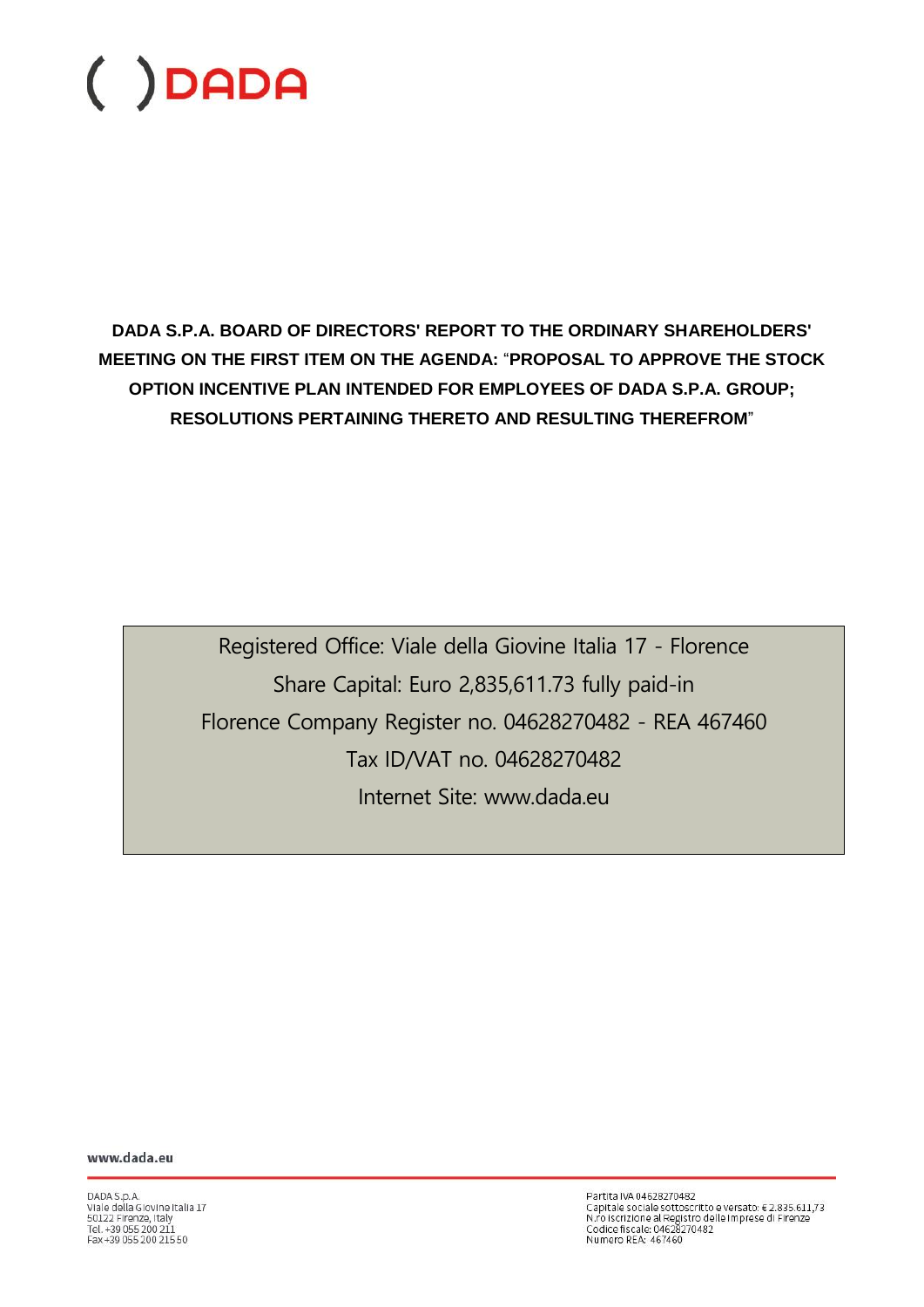Dear Shareholders,

you have been called to this ordinary Shareholders' meeting to discuss and resolve - pursuant to Article 114-bis, paragraph 1 of Legislative Decree No 58 of 24 February 1998, - on the issue of the approval of a stock option plan for the period 2017-2019 intended for employees of the Dada Group, and in particular for executives and/or managers and employees of the Dada S.p.A. Company and/or its subsidiaries, pursuant to Article 2359 of the Civil Code, as set out by the Board of Directors, from a proposal by the Compensation Committee, in their meeting on December, 14<sup>th</sup>, 2016.

This report is made up of the briefing document as set out in Article 84-bis of CONSOB Regulation No 11971 of 14 May 1999 ("Issuer Regulations").

This briefing document was drafted, even as concerns the numbering of the paragraphs, with reference to the indications found in Scheme 7 of Annex 3A of the Issuer Regulations, even when related information is not applicable, to facilitate its reading.

Note that the stock option plan described herein is considered to be "of particular significance" pursuant to Article 114-bis, paragraph 3 of Legislative Decree 58/1998 and Article 84-bis, paragraph 2 of the Issuer Regulations, in that it is possible that among its beneficiaries there may be those parties indicated therein.

In conclusion, note that at the time of the approval of this Report on the stock option plan, some data will not be available, being put forward, in the event that the Shareholders' meeting approves the proposal, to the future discussion during the meeting of the Board of Directors, for the total or partial exercise of the Plan, and shall be provided, pursuant to Article 84 bis, paragraph 5, letter a), at the time the options are assigned when the Plan is implemented.

The ordinary Shareholders' meeting convened to discuss the approval of the Plan was called on January, 18<sup>th</sup> 2017 (first call) and, if required, on January, 19<sup>th</sup> 2017 (second call).

#### **Definitions**

For the purposes of this briefing document, the terms indicated below shall have the meanings assigned them hereto:

"Shareholders' meeting" indicates the meeting of the shareholders of the company called on January, 18<sup>th</sup> 2017(first call) and, if required, on January, 19<sup>th</sup> 2017 (second call).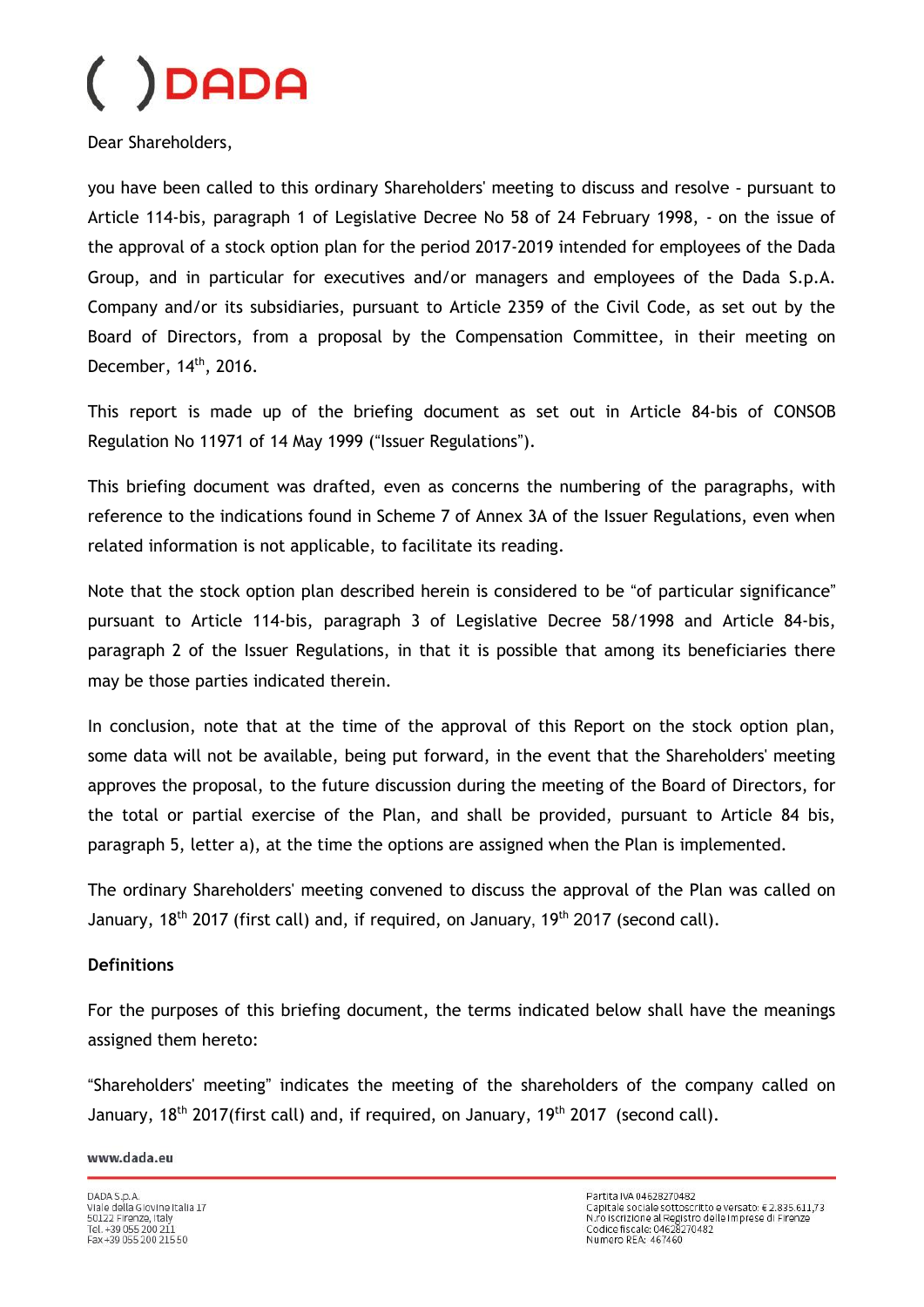"Shares" indicates the ordinary shares in the Company.

"Beneficiaries" indicates the parties to whom the Options will be assigned.

"Board" or " Board of Directors" indicates the Company Board of Directors.

"Compensation Committee" indicates the Compensation Committee formed from the Board pursuant to the Corporate Governance Code for Listed Companies.

"Dada Group" indicates the overall company and its subsidiaries.

"Options" indicates the options pertaining to the 2017-2019 Incentive Plan, which shall give to the respective Beneficiaries, the right to subscribe to an equal number of shares, under the established conditions.

"2017-2019 Incentive Plan" or " Plan" indicates the stock option plan intended for executives and/or managers and/or employees of the Company and/or of its subsidiaries, which shall be approved by the Shareholders' meeting and the contents of which were set out by the Board of Directors, as proposed by the Compensation Committee, at its meeting on December, 14<sup>th</sup>, 2016

"Market Regulations" indicates the regulation of the markets organised and managed by Borsa Italiana S.p.A.

"Plan Regulations" indicates the Regulations of the Plan, which are foreseen as being approved by the Company Board of Directors when it exercises its Delegation of powers (as set out below).

"Issuer Regulations" indicates the Regulations adopted by CONSOB with Resolution 11971 of 14 May 1999, as amended.

"Scheme" indicates Scheme 7 in Annex 3A of the Issuer Regulations.

"Company" or "Dada S.p.A." indicates the Dada S.p.A. Company, with registered offices in Florence, at Viale della Giovine Italia 17.

"Subsidiaries" indicates each of the Company's subsidiaries or jointly companies controlled by the Company, whether Italian or foreign, pursuant to the current civil legislation or Article 2359 of the Civil Code.

"TUF" indicates Legislative Decree No 58 of 24 February 1998, (consolidated law on financial intermediation).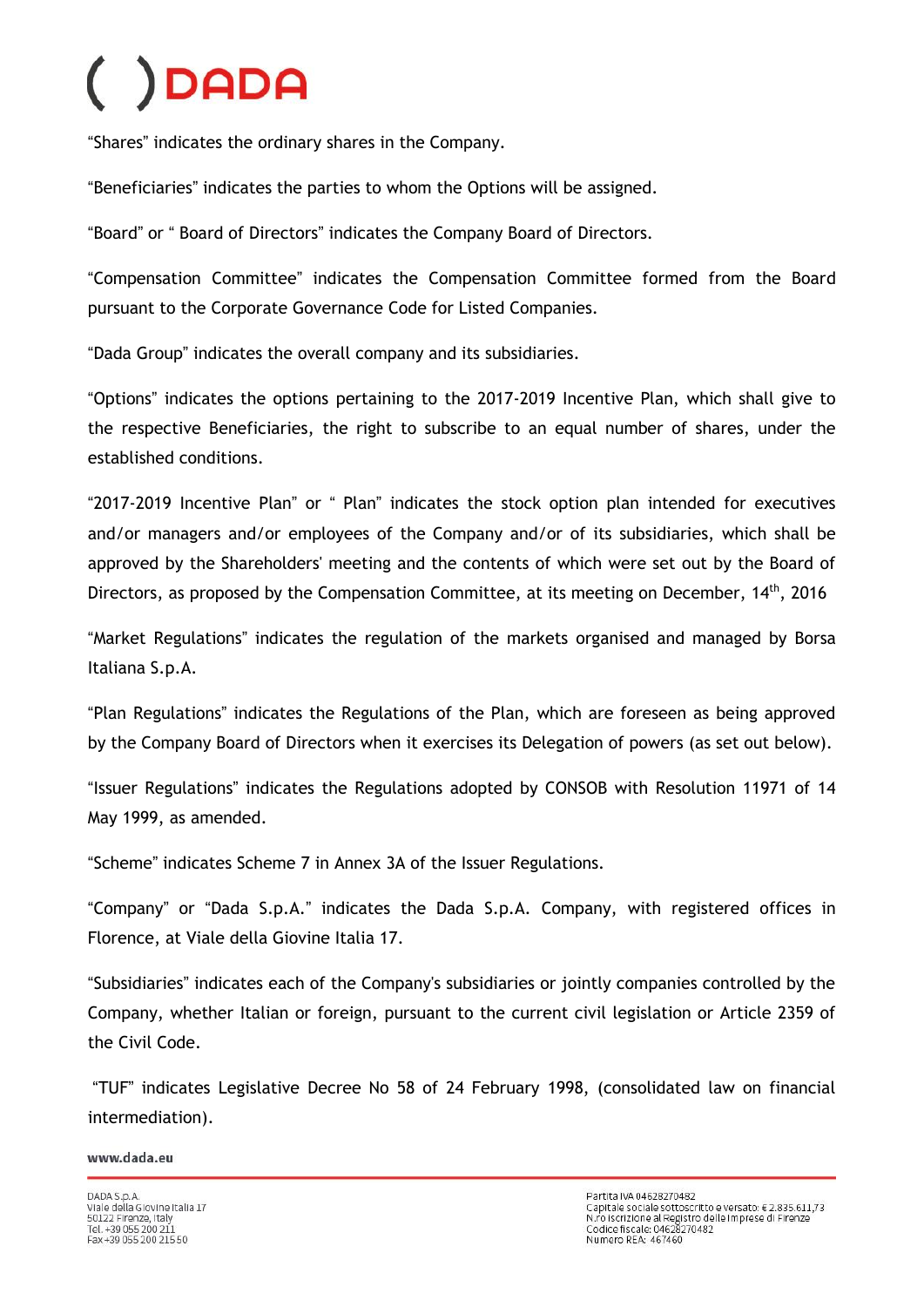"TUIR" indicates the Consolidated Law on Income Tax, approved with Presidential Decree No 917 of 22 December 1986.

### 1. Beneficiaries

1.1 The names of the beneficiaries who are members of the Board of Directors or the Management Committee of the issuer of the financial instruments, of the companies controlling the issuer, and of the companies controlled, directly or indirectly, by the issuer

The plan is intended for executives and/or managers and/or employees of the Dada Group, to be identified by the Board of Directors, upon proposal by the Compensation Committee, in implementation of the Plan and performance of the powers delegated. Among the Beneficiaries, it is possible that members of the Board of Directors of the Company and of the companies either directly or indirectly controlled by it shall be involved, if they are executives and/or managers of the Dada Group, identified by the Board of Directors of the Company in relation to their own organisational role.

1.2 The categories of employees or associate workers of the issuer of the financial instruments and of the companies controlling or controlled by the issuer

The plan is intended for executives and/or managers and/or employees of the Dada S.p.A. Company and/or of its Subsidiaries, to be identified by the Board of Directors, upon proposal by the Compensation Committee of the Company.

1.3 The names of the beneficiaries of the Plan who belong to the following groups:

a) Parties who hold management positions indicated in Article 152- sexies, paragraph 1, letter c)-c.2 of the Issuer Regulations in the stock issuing company;

b) Parties who hold management positions in a company, either directly or indirectly controlled by, an issuer of stock; if the book value of the equity holdings in the aforementioned subsidiary company represents more than fifty per cent of the equity assets of the stock issuer, as shown on the last approved financial statements, as indicated in Article 152-sexies, paragraph 1, letter c)-c.3 of the Issuer Regulations;

c) Physical persons controlling the issuer of shares, who are employees or who work as associate workers in the issuer of shares.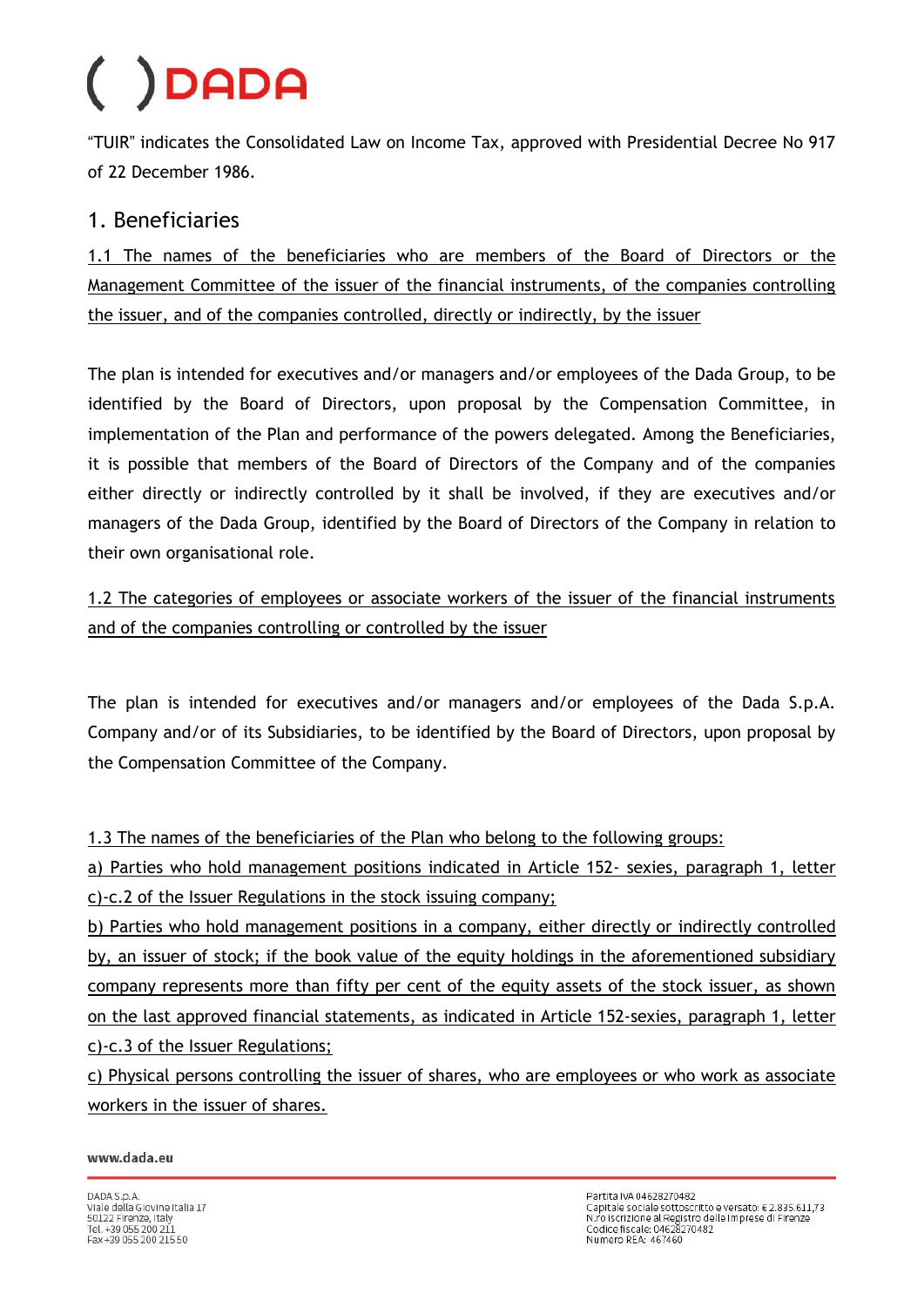The Beneficiaries may also include General Managers of the Issuer, as well as persons falling in the category under art. 152 sexies, par. 1, lett. c (c-1, c-2) of the Issuer Regulations. The names of the Beneficiaries are not available, as they will be remitted, were the Shareholders' Meeting to approve the relating proposal, to the decision of the Board of Directors, in total or partial exercise of the Plan.

1.4 Description and number, by category of:

a) the group of managers who have regular access to inside information and have the authority to make management decisions that could weigh on the development and future prospects of the stock issuer, indicated in Article 152 sexies, paragraph 1, letter c)-c.2;

b) the group of managers who have regular access to inside information and have the authority to make management decisions that could weigh on the development and future prospects of a subsidiary, either directly or indirectly, of a stock issuer, if the book value, of the equity holdings in the aforementioned subsidiary company represents more than fifty per cent of the equity assets of the stock issuer, as shown on the last approved financial statements, as indicated in Article 152-sexies, paragraph 1, letter c)-c.3;

c) any other possible categories of employees or staff for which differentiated plan characteristics have been provided for (e.g. directors, managers, employees, etc.);

d) the event in which, as concerns the stock options, there is provided for, concerning the parties indicated in letters a) and b), a different exercise price among the parties belonging to the two categories, those parties in letters a) and/or b) shall be indicated separately, by name.

1.5 Description and number of the Beneficiaries as set out in paragraph 1.3

The specific data concerning the description and number of the Beneficiaries who hold management positions, who have regular access to inside information and have the authority to make management decisions that could weigh on the development and future prospects of the Company, pursuant to Article 152-sexies, paragraph 1, letters c)-c.2 of the Issuer Regulations, is not available at the time of the approval of this Report, being put forward, in the event that the Shareholders' meeting approves the Plan and the relative powers delegated to the Board to implement the Plan (hereinafter also the "Delegation"), to future resolution of the Board of Directors and shall be provided, pursuant to Article 84 bis, paragraph 5, letter a) of the Issuer Regulations and together with the remaining Board resolutions significant thereto, at the time of the assignment of the Options within the legal terms.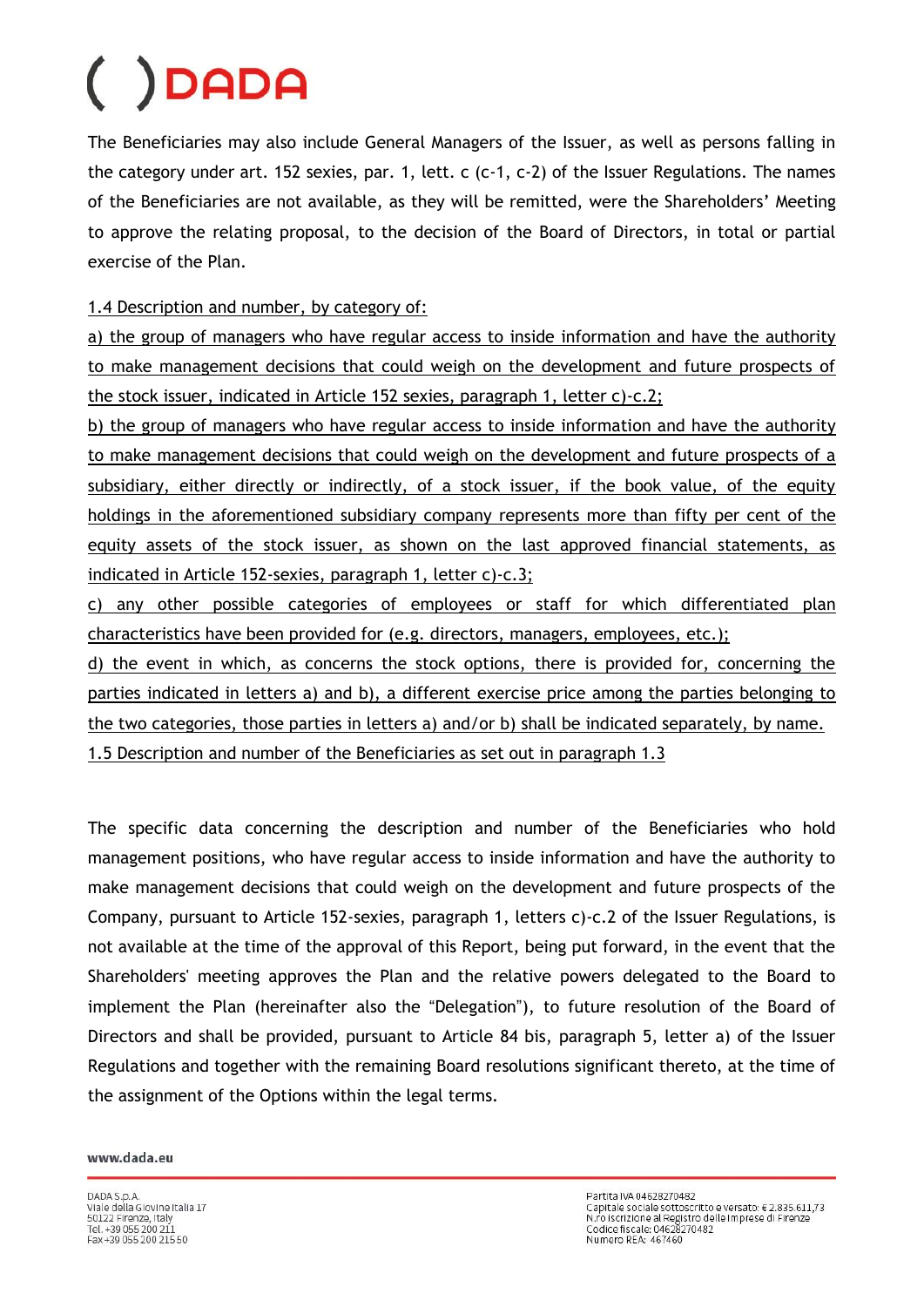There are no categories of employees or staff for which differentiated Plan characteristics have been provided.

### 2. Reasons for Adoption of the Plan

#### 2.1 Objectives to be achieved through assignment of the Plan

The 2017-2019 Incentive Plan has as its main aim that of providing incentives for and creating loyalty among the Beneficiaries, making them even more co-responsible and - at the same time participants in the growth process of the Dada Group considered in its entirety.

Indeed, it is believed that an appropriate incentive plan structured on the participation of the Beneficiaries in the Company's share capital, which is expected to take place over a rather long timeframe, remaining moreover subject to performance objectives pertaining to the achievement of operational results, may effectively contribute to the improvement of the efficiency of management and of business.

This initiative is furthermore in line with similar policies already adopted in the past for employees and top managers.

The goal of the 2017-2019 Incentive Plan is that of involving the Beneficiaries identified by the Board, in the future economic and strategic development of the Company and the Dada Group, enabling those same Beneficiaries to participate in the fruits of that development. The 2014- 2016 Incentive Plan is specifically aimed, firstly, toward providing incentives for those Beneficiaries and, secondly, toward maintaining their collaborative relationship with the Company and the Subsidiaries, further developing a culture geared towards the creation of value for shareholders, by linking a part of their remuneration to the performance of the securities on the market and hence with the tangible creation of value for shareholders.

In conclusion, the 2017-2019 Incentive Plan is aimed at protecting the Company's competitiveness on the jobs market.

This is an appropriate Plan, due also to the imminent expiry of the vesting period of the previous 2014-2016 stock option incentive plan, and to the appropriateness to adopt at the beginning of 2017 a new medium-long term incentive plan in order to assure the highest level of attention to the above mentioned goals and to be consistent with the provisions of the Corporate Governance Code for Listed Companies.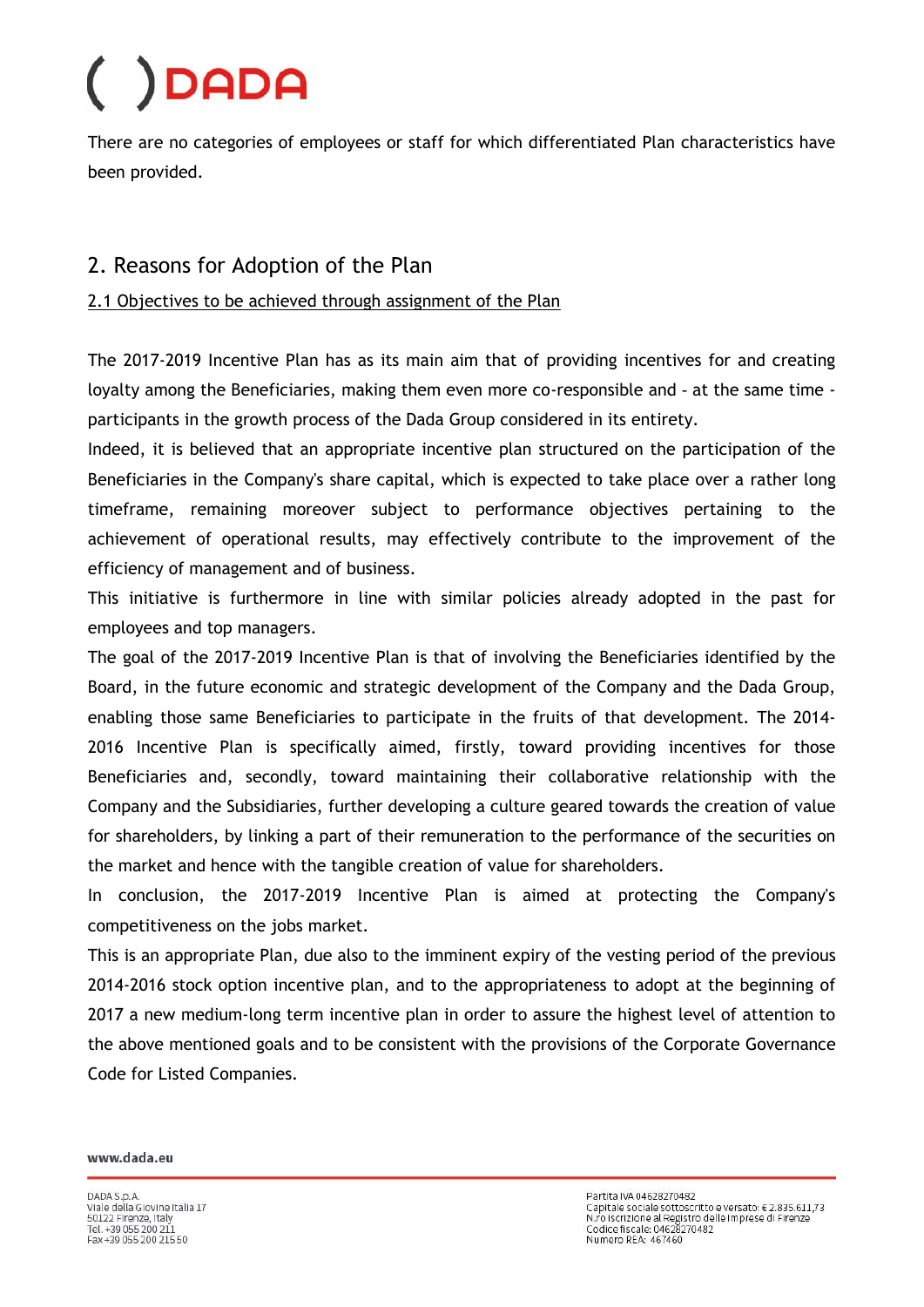2.1.1 More detailed information for significant plans as set out in Article 84 bis, paragraph 2, of the Issuer Regulations.

As concerns the Plan, and in line with previous incentive plans, the purpose of these incentives was pursued mainly through the placing of conditions on the exercise of the options by the Beneficiaries, as better described in paragraph 2.2. below; whilst as concerns the purpose of loyalty building, it is important to consider the time gap between the assignment date and that of the first possible exercise of the options.

As for the criteria used to set the aforementioned time horizon, the time horizon has been indirectly determined by the performance target associated with the Plan, specifically identified by the Board of Directors and linked, as explained in par. 2.2 below, to the achievement of the performance targets (as explained in par. 2.2 below) of the Dada Group, measured on the 2017- 2019 three-year plan approved by the Company.

It should also be noted that the identification of the condition for the achievement of the foreseen objective concerning operations over the 2017-2019 period, clearly responds to the purpose of loyalty building of the Beneficiaries over time and to further align their objectives with those of the shareholders in the creation of value for the Company.

The actual determination of the number of Options assigned to each Beneficiary, to be undertaken by the Company Board of Directors, in implementation of the Plan and based on suggestions made by the Group Compensation Committee, shall consider the level of importance of the post and organizational role within the scope of the Group, and hence of the ability to effect the performance objectives considered, applying therefore differentiated proportional criteria between fixed compensation and the number of Options assigned.

2.2 Key variables, also in the form of the performance indicators considered for the implementation of plans based on financial instruments.

The actual possibility of exercising the Options under the 2017-2019 Plan will be subject to the meeting of a performance condition depending on the achievement by the Dada Group of a consolidated and cumulative revenue and EBITDA target for 2017-2019, as set out by the Board, based on the three-year plan of the Dada Group.

Specifically, were the Dada Group to achieve at least 85% of the cumulative EBITDA target for 2017-2019, and at least 90% of the cumulative revenue target for 2017-2019, as identified by the Board for the Dada Group based on the three-year plan approved, this would constitute a www.dada.eu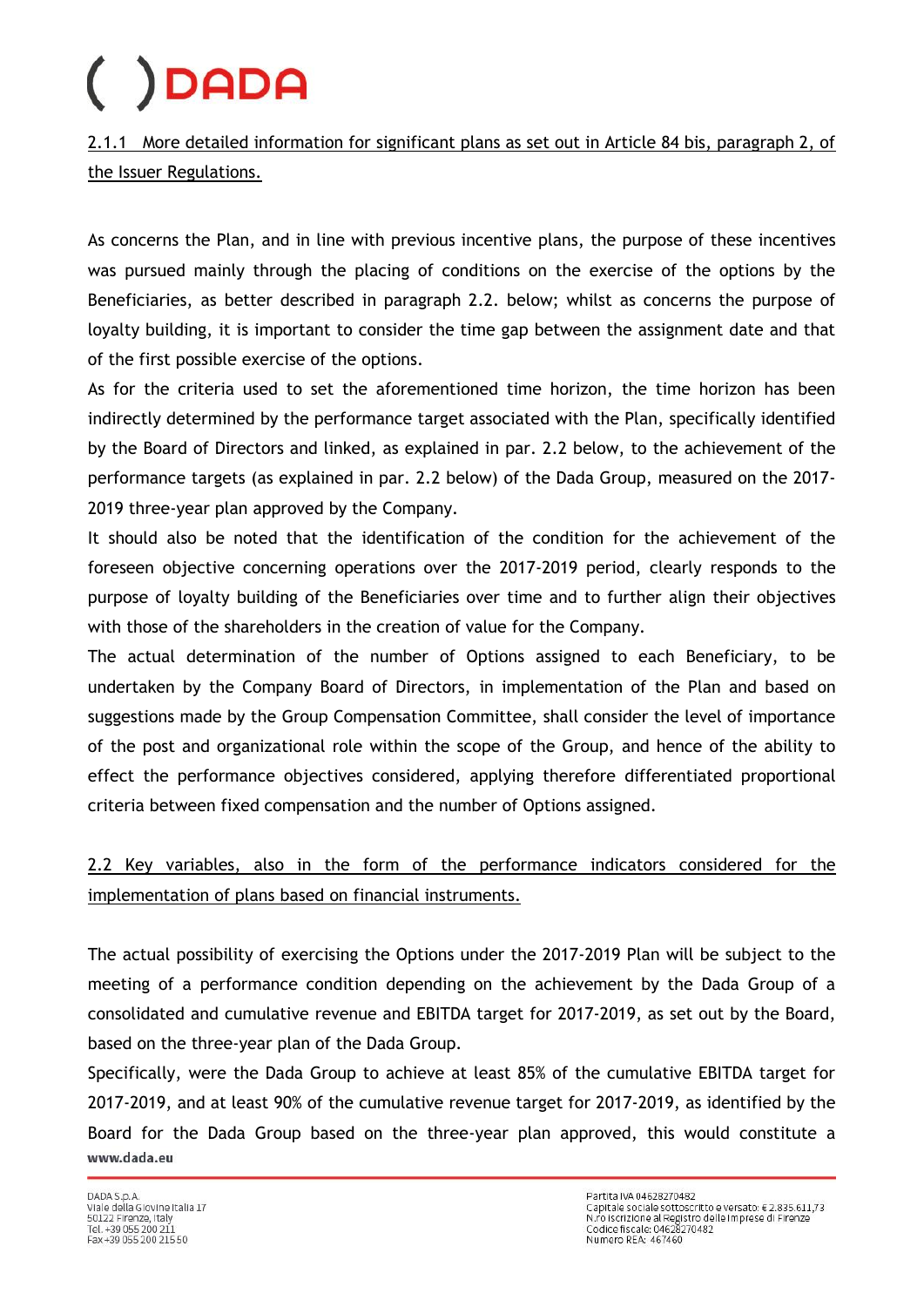satisfaction of the performance condition and the full vesting of all the Options; conversely, were the Dada Group not to achieve at least 85% of the cumulative EBITDA target set out in the three-year plan, or at least 90% of the cumulative revenue target set out in the three-year plan of the Dada Group as determined by the Board of the Company, this would constitute the nonvesting of the Options.

### 2.2.1 More detailed information for significant plans as set out in Article 84 bis, paragraph 2, of the Issuer Regulations.

More specifically, and with regard to the performance target of the 2017-2019 Plan, the proposal is to identify the performance condition to the exercising of the Options in the achievement by the Dada Group of a cumulative revenue and EBITDA target for 2017-2019 as determined by the Board of the Company, based on the three-year plan of the Dada Group, deeming the achievement of this target as one of the most significant performance measures to gauge the actual efficiency of the work performed by the Beneficiaries and value creation for Shareholders. The previous stock option plans approved earlier by the Company were taken into account in the drafting of the proposal contained in this Report. Please see also par. 1.4 and 2.2.

### 2.3 Factors underlying the determination of the amount of compensation based upon financial instruments i.e., the determination criteria

The actual determination of the number of Options assigned within the scope of the Plan being implemented, in the exercise of the powers delegated, shall be guided by the level of relevance of each beneficiary's organizational role in the Group for the Company and the Subsidiaries, applying therefore differentiated proportional criteria between fixed compensation and the number of Options assigned.

### 2.3.1 More detailed information for significant plans as set out in Article 84 bis, paragraph 2, of the Issuer Regulations.

Specifically, as concerns the Plan, the Board, working on the basis of the assessments and proposals of the Compensation Committee of the Company, shall consider the level of relevance of each beneficiary's organizational role in the Group and of the particular importance of the www.dada.eu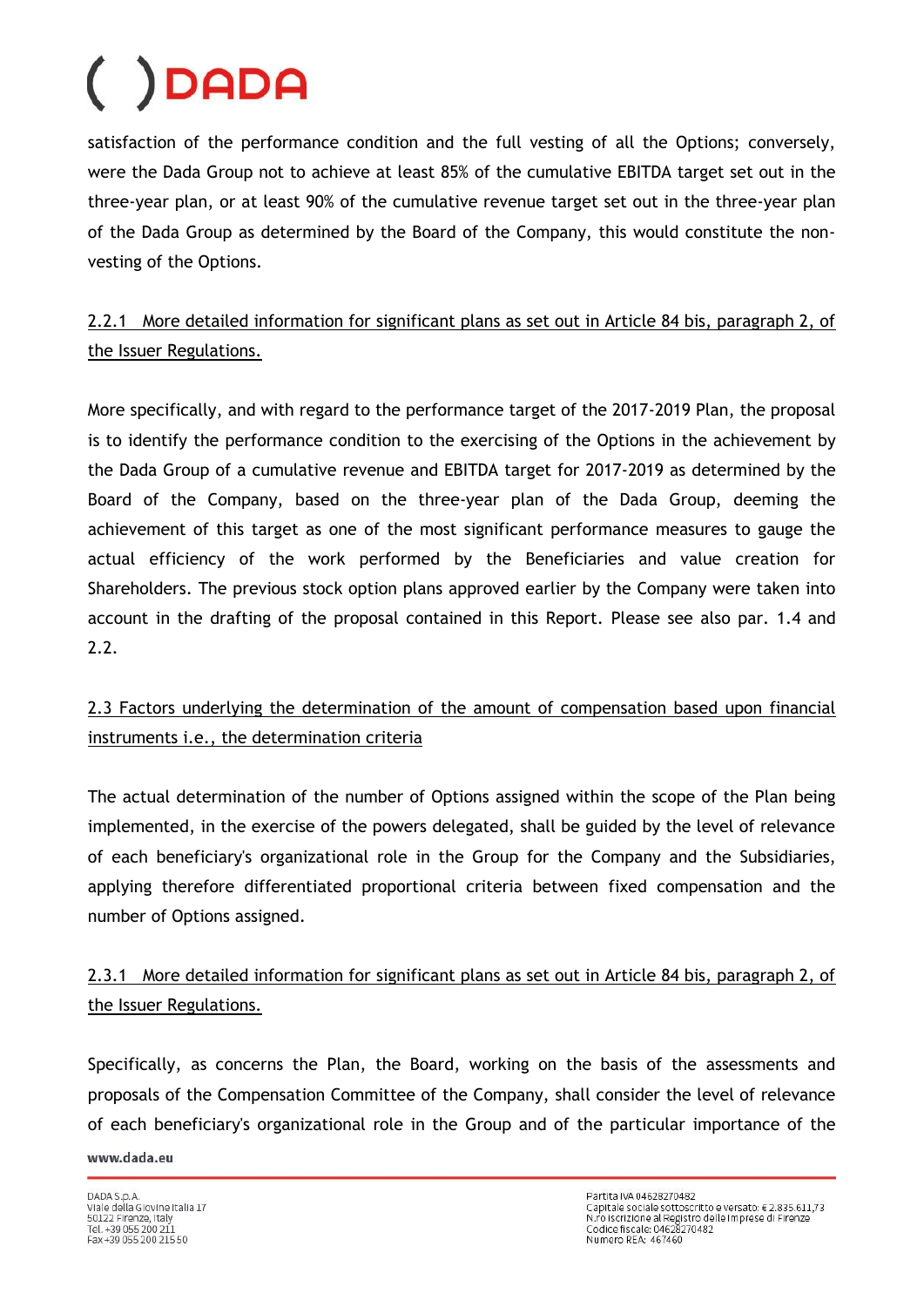purpose of loyalty building, and this appears even more coherent with the nature of the proposed "performance condition." Previous stock option plans already approved by the Company were considered during the development of the proposal contained in this report.

2.4 The reasons underlying any decision to award remuneration plans based on financial instruments not issued by the issuer of financial instruments, such as financial instruments issued by subsidiaries or controlling companies or by third party companies not part of the issuing group; in the event that the aforementioned instruments are not traded on regulated markets, information on the criteria used to determine the value attributed to them

The possibilities described in the paragraph on the Scheme are not applicable to the Plan.

### 2.5 Assessments concerning significant tax and accounting implications affecting the definition of the plans

From the point of view of taxes, having considered the provisions under Article 51 of Presidential Decree No 917 of 22 December 1986 (containing the Consolidated Law on Income Tax), the difference between the value of the Shares at the time of subscription and the exercise price of the Options (see paragraph 4.19 below) shall be subject to taxation to be borne by the Beneficiaries. Equally, that same difference shall be subject to charges as set out in the current social security system.

From an accounting standpoint, the Company shall consider the effects of the Plan as concerns IFRS 2 "Share-based Payment": the cost of the Plan shall be determined on the basis of the fair value of the Options on the date of their assignment.

2.6. Support for the plan from the special fund for the encouragement of employee participation in businesses, as set out in Article 4, paragraph 112, of Law No 350 of 24 December 2003

The plan receives no support from the Special Fund for the encouragement of employee participation in businesses, as set out in Article 4, paragraph 112, of Law No 350 of 24 December 2003.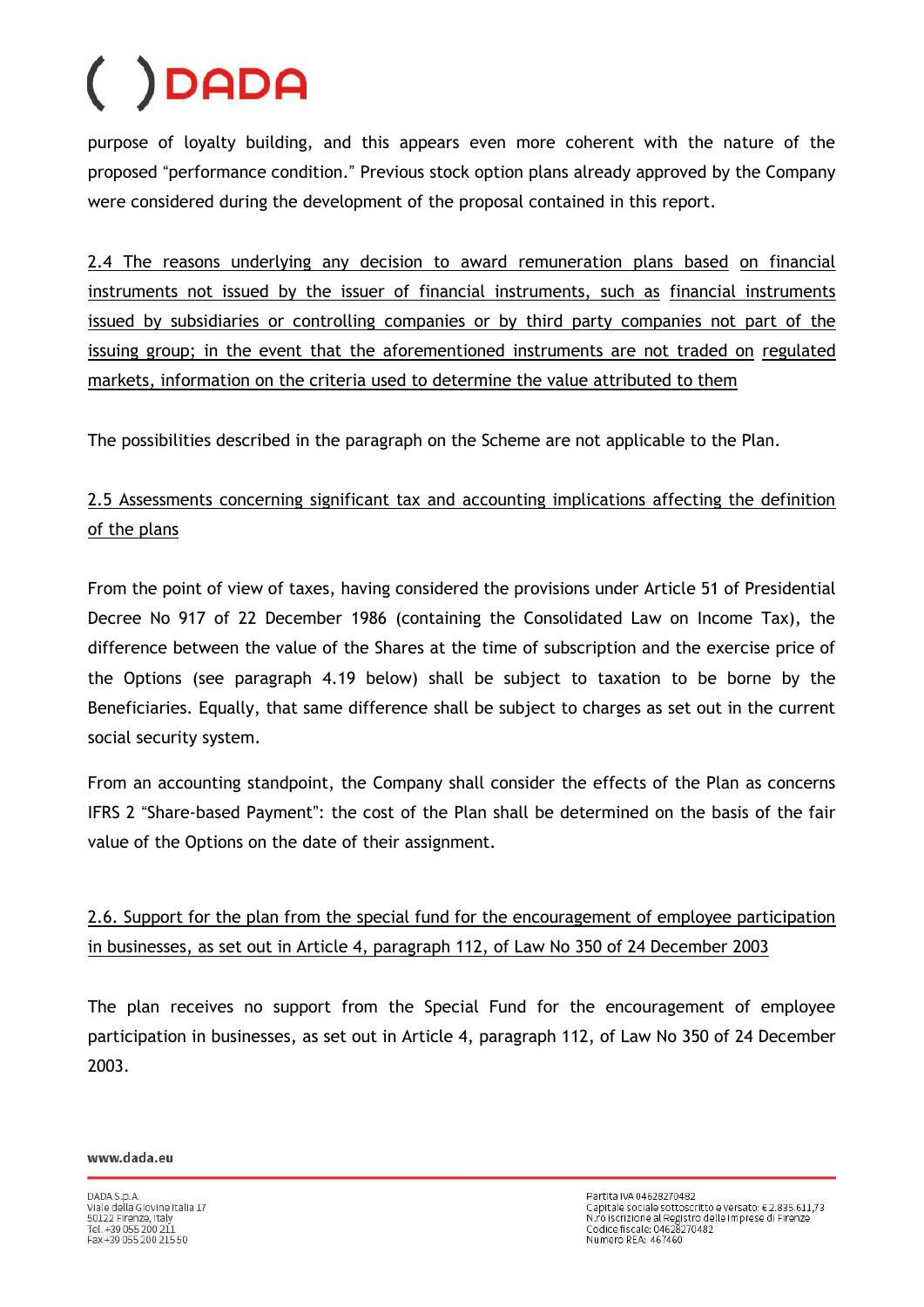### 3. Approval procedure and instrument assignment schedule

3.1 Scope of the authority and the functions delegated to the Board of Directors by the Shareholders' meeting for the purpose of implementation of the plan

The Company's ordinary shareholders' meeting, called to approve the Plan as set out in this Scheme, shall also be asked to assign the Board of Directors all the authority required to fully implement the Plan, to be applied in compliance to what is set out herein. Notwithstanding this compliance, the Board of Directors shall therefore provide for, in particular, by way of example but not limited to, the precise identification of the Plan Beneficiaries, their assignment of the Options, the approval of appropriate Plan implementation regulations, as well as the actual determination of the Share subscription price to be issued for use of the Options. The Board shall also have the authority, without restrictions, for example, to set out the actual procedures, terms, conditions and the precise time of the assignment of the Options, the vesting and exercise period of the Options, the determination of the amount of subscription rights to be assigned to the different Beneficiaries, even in several tranches, the outcome of subscription rights not yet exercised or not yet exercisable at the time of any possible relevant termination of the relationship between the Beneficiaries and the companies to which they respectively belong for any reason whatsoever (see also paragraph 4.8 below), the lock up of some of the shares, the claw-back clauses and the black out periods, the so-called repricing or redetermination of the objective making up the performance condition of the Options (notwithstanding the nature of the parameter provided for in paragraph 2.2 above), the anticipation of the choice of subscribing to the Options in case significant events involve the control of the Company, adjustments and the condition expiry clauses, changes in the event of amendments to the tax and social security legislation or in any event significantly relevant to the implementation of the Plan. As concerns the Board of Directors' authority, see what is indicated thereto in the paragraphs below in this section and in Point 4.

### 3.2 Parties tasked with the administration of the plan and their function and responsibilities

Besides of the functions described in paragraph 3.1 and, again, by virtue of the powers delegated, the Board of Directors shall be the body tasked with the administration of the Plan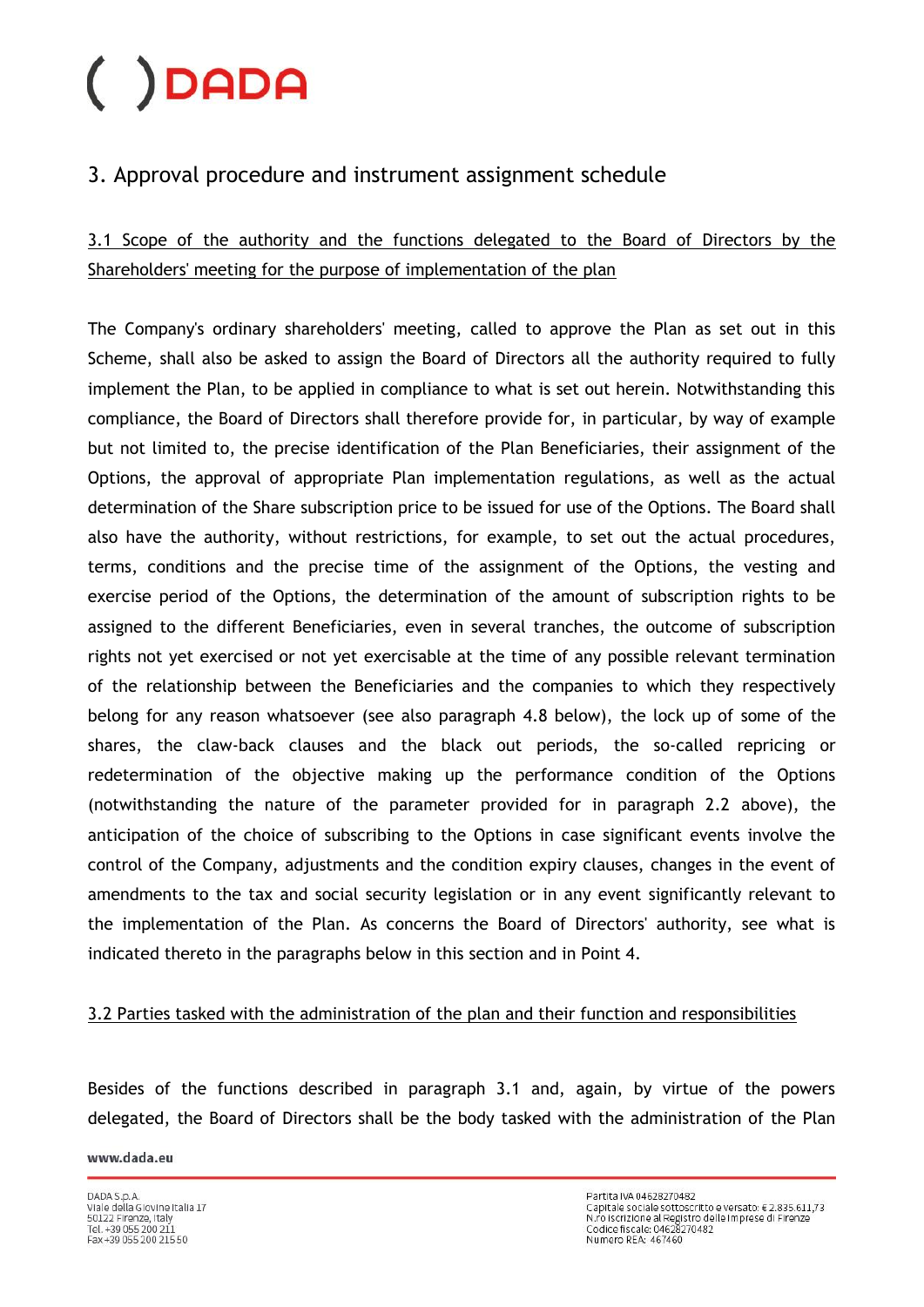and, in addition to being able to delegate one or more of its members, also jointly, with powers, tasks and responsibilities concerning only executive management activities and simple administration of the Plan, it shall also, among other things, have:

- the duty, upon proposal or subject to a favourable opinion of the Compensation Committee and with no delegation authority, to approve and change the Plan Regulations, to set Option exercise periods and prices, to assign options to individual Beneficiaries, to identify any performance objectives to which the exercise of the options are subject, to determine the lock-up of some of the shares, the claw-back clauses and the black out periods, or to essentially re-establish the prior situation if, due to changes that have occurred in the tax and social security legislation or in any other applicable legislation, or in their relevant interpretation and/or application, implementation of the 2017-2019 Plan were to create additional charges for social security contributions, taxes, or of any other nature for the Company or for the Beneficiaries;
- the authority, upon proposal or subject to a favourable opinion of the Compensation Committee and with no delegation authority, to stipulate with the assignees of the options appropriate agreements that provide for the partial or total exercise of the Options assigned and forfeited owing to the relevant termination of the relationship with the company to which they belong.
- the duty, with no delegation authority and upon proposal or subject to a favourable opinion of the Compensation Committee, to redetermine the quantity and/or the subscription price of the shares with respect to its normal value and in such a manner as to ensure, in the interest of the Beneficiaries, a situation which is substantially fair as compared to the situation existing at the time of the assignment of the Options, as long as the Company approves, on or before the date of the approval of the consolidated financial statements for 2019, transactions on the capital i.e., the Company assets, all of which shall take into account commonly accepted rules of practice in financial markets;
- the duty, with no delegation authority and upon proposal or subject to a favourable opinion of the Compensation Committee, and within the scope of the criteria set out by the Shareholders' meeting, to update the performance objective, to which the 2017-2019 Incentive Plan is subject, in order to ensure, in the interest of the Beneficiaries, a situation which is substantially fair as compared to the situation existing at the time of the assignment of the Options in the event that there occur acquisitions and/or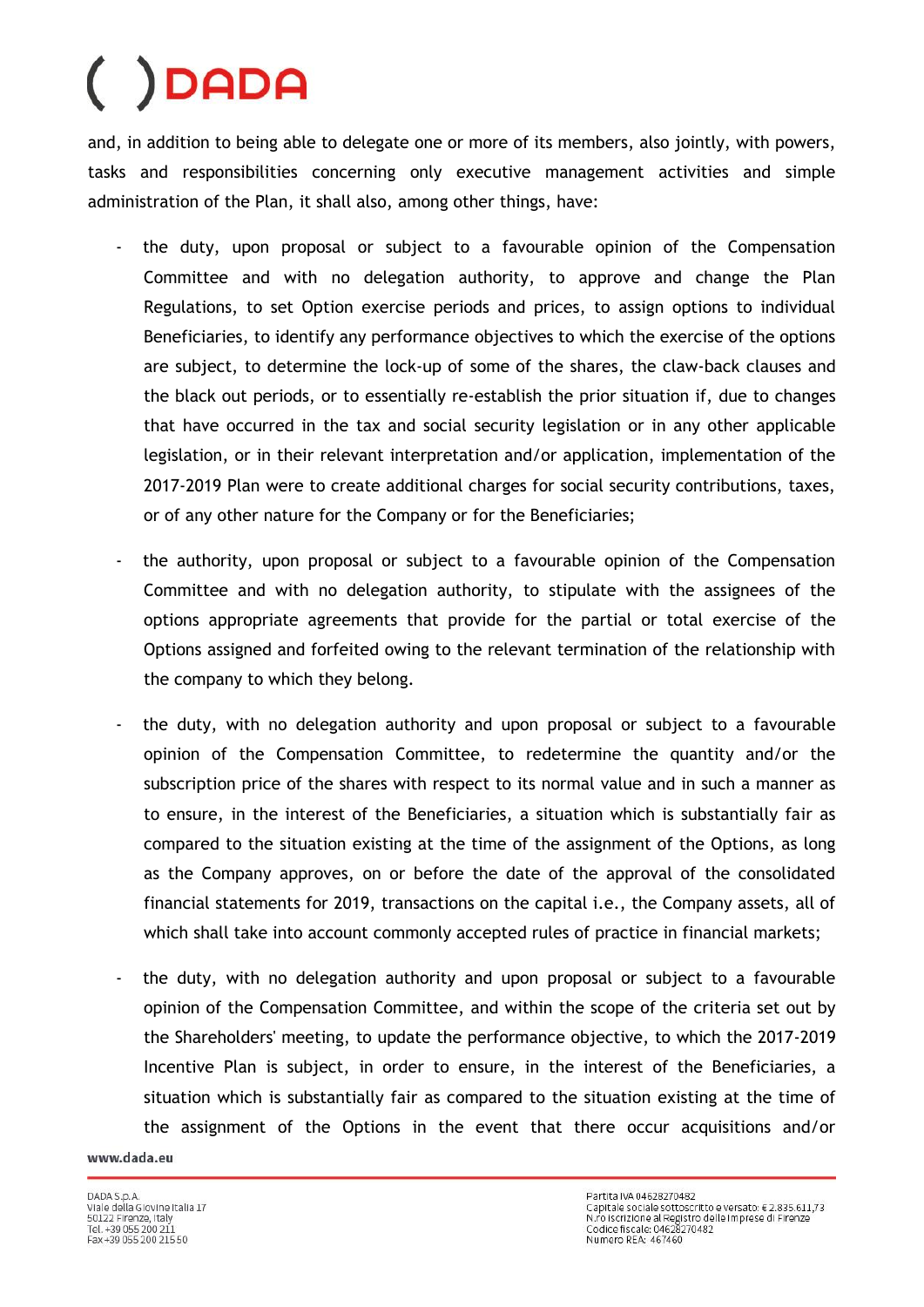divestments of equity holdings and/or significant assets involving the company or its subsidiaries.

In addition, the Plan Regulations shall provide for an acceleration clause for the exercise of the Options such that, in case of the initiation of any procedures – with the exception of the launch of a public tender offer for sale or exchange on the share capital of Dada S.p.A. by a party other than Libero Acquisitions S.à r.l. or by a company controlling or controlled by the latter or subject to common control (hereinafter, individually or jointly considered, "Libero") and/or by one or more parties, other than Libero and who are not participants in a significant shareholders' agreement with Libero relevant to Article 122 of Legislative Decree 58/1998 in relation to the Company (solely considered, hereinafter, the "Offeror"), and provided Libero or its controlling company does not in any manner take part in the public tender and/or has not concluded any agreement concerning said public tender offer for sale or exchange with the Offeror - which might trigger the delisting of Company shares, or in case of loss and/or agreement that provides for the loss of control of the Company by Libero in relation to a public tender offer for sale or exchange on the Company's share capital launched by a third party, or in relation to the loss in any other manner of control over the Company by Libero, the Beneficiaries shall have the option to exercise the Options at an earlier date with respect to the ordinary exercise period and within the term that shall be specified by the Board. That term shall be at least twenty working days, it being understood that, subsequent to the aforementioned acceleration of the right to exercise the Options, the Options may also be exercised if they are not yet vested and/or exercisable and without application of the prior verification of the achievement of the performance conditions notwithstanding that the aforementioned acceleration shall not be effected and the Options shall not be exercisable if the significant event as regards the acceleration were to occur after the approval of the 2019 Company financial statements and the performance condition has not yet been met. As to the above, notwithstanding that the Board of Directors' decision shall not affect the original objectives of the Plan, with due regard for the interests of Beneficiaries.

Finally, the Regulations, provide, with the recognition of an acceleration clause, for the possibility of exercising the Options, even without application of the prior verification of the achievement of the performance objective, provided the significant event occurs prior to 16 September 2019, if a portion of the share capital of a company in the Dada Group is sold to third parties (other than the Company), which is greater, overall, than 50% of the share capital or of a company or a company branch where the Beneficiary holds an organizational role by virtue of which that person was assigned the Options.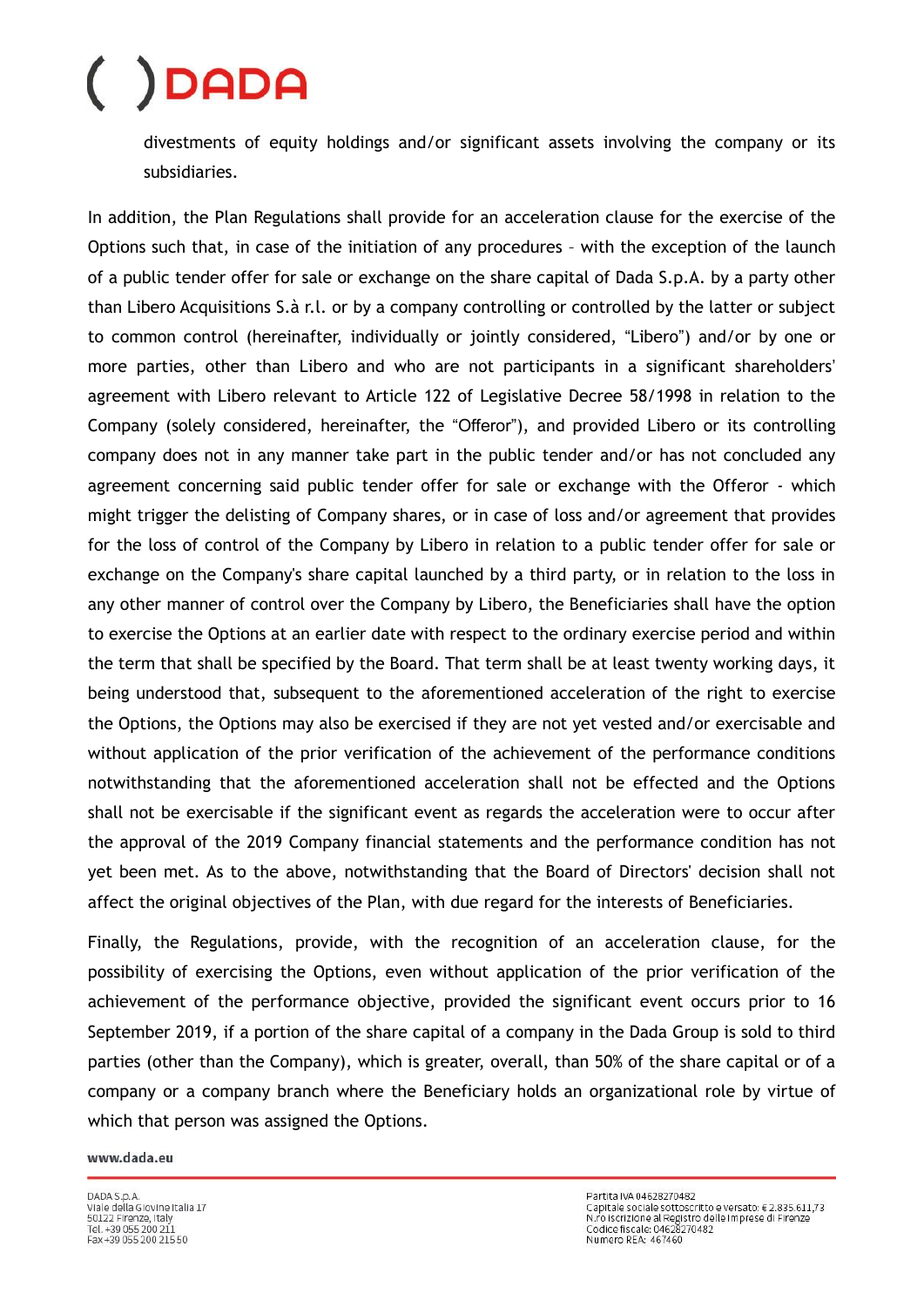3.3 Existing procedures for the review of the Plan also in relation to changes in the basic objectives

Refer to paragraph 3.2 above.

3.4 Description of the procedures through which the availability and the assignment of the financial instruments on which the Plan is based may be determined

The Options shall incorporate the right to subscribe to an equal number of newly issued shares within the scope of a divisible share capital increase without option rights (Article 2441, paragraph 8 of the Civil Code), which provides that the Board of Directors of the Company resolve said increase in the terms described in paragraph 4.2 below, if the Shareholders' meeting approves granting of the authorisation to the Board pursuant to Article 2443 of the Civil Code.

3.5 Role undertaken by each director in the determination of the characteristics of the Plan; conflicts of interest.

It is provided for that the Compensation Committee of the Company, comprised mostly of independent directors, pursuant to the Corporate Governance Code for Listed Companies and in which no directors who may be assigned Options may sit, formulate its own proposal to submit to the Board of Directors of the Company, containing among other things the determination of the Beneficiaries of the Options and the proposed amounts of the financial instruments to be assigned to each of the Beneficiaries.

The proposal approved by the Compensation Committee shall be comprehensively reviewed and approved by the Board of Directors at a later date.

3.6 In compliance with Article 84-bis, paragraph 1, the date of the decision taken by the competent body to propose the approval of the Plan to the Shareholders' meeting and of the subsequent proposal to the Compensation Committee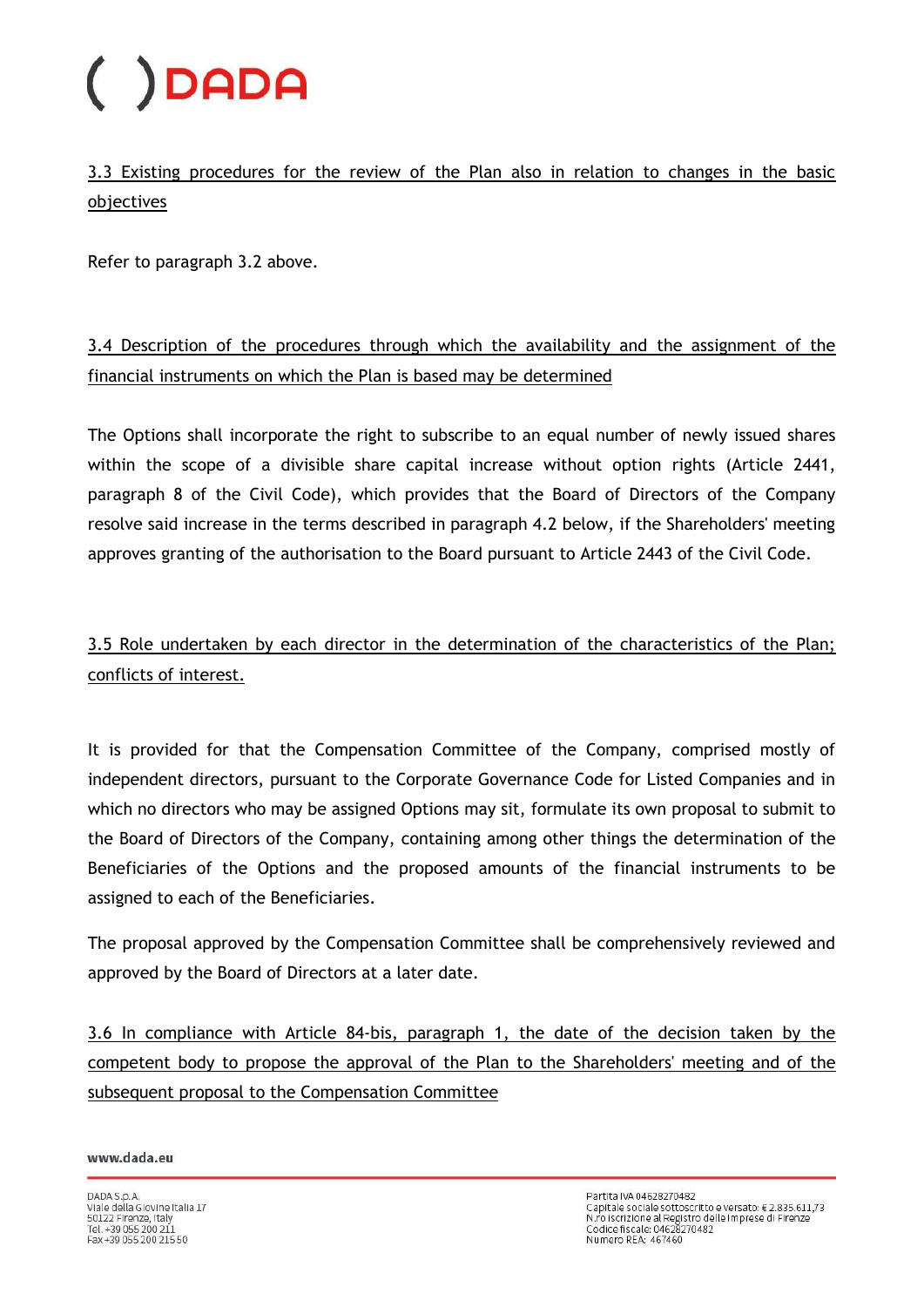The Board of Directors resolved to propose the approval of the 2017-2019 Plan to the Shareholders' meeting at its meeting on 14 December 2016, following the assessment and proposal by the Compensation Committee, which met on 12 December 2016.

3.7 In compliance with Article 84-bis, paragraph 5, letter a), the date of the decision taken by the competent body on the assignment of the instruments and of the subsequent proposal to the aforementioned body set out by the Compensation Committee

In the event that the delegation of powers to implement the Plan is issued and in compliance with it, the Board of Directors may exercise the delegation and assign the Options to the Beneficiaries.

3.8 Market price, registered on the dates indicated in paragraph 3.7, for the financial instruments on which the Plan is based, if negotiated in regulated markets

The data is not available, as this shall occur in the future. As concerns the performance of Dada stock at the time of the resolutions described in paragraph 3.6 above, note that on December 12<sup>th</sup> 2016 and December 14<sup>th</sup> 2016 the official price for Dada S.p.A. shares came respectively to  $\epsilon$ 2,09 and  $\epsilon$  2,1 per share.

3.9 In case of plans based on financial instruments traded on regulated markets, in what terms and according to which procedures the issuer shall take account, within the scope of the setting of the schedule for assignment of the instruments in implementation of the plans, of the possible time coincidence between: i) said assignment or any subsequent decisions taken in regard by the Compensation Committee, and ii) the publication of any information relevant to Article 114, paragraph 1

As concerns the Plan, it is believed that the procedures for setting the subscription price, set out, in compliance with applicable tax law, based on the average market prices recorded during a significant period of time (see point 4.19 below), is such as to avoid that the price be significantly influenced by the publication of any information relevant to Article 114, paragraph 1 of the TUF.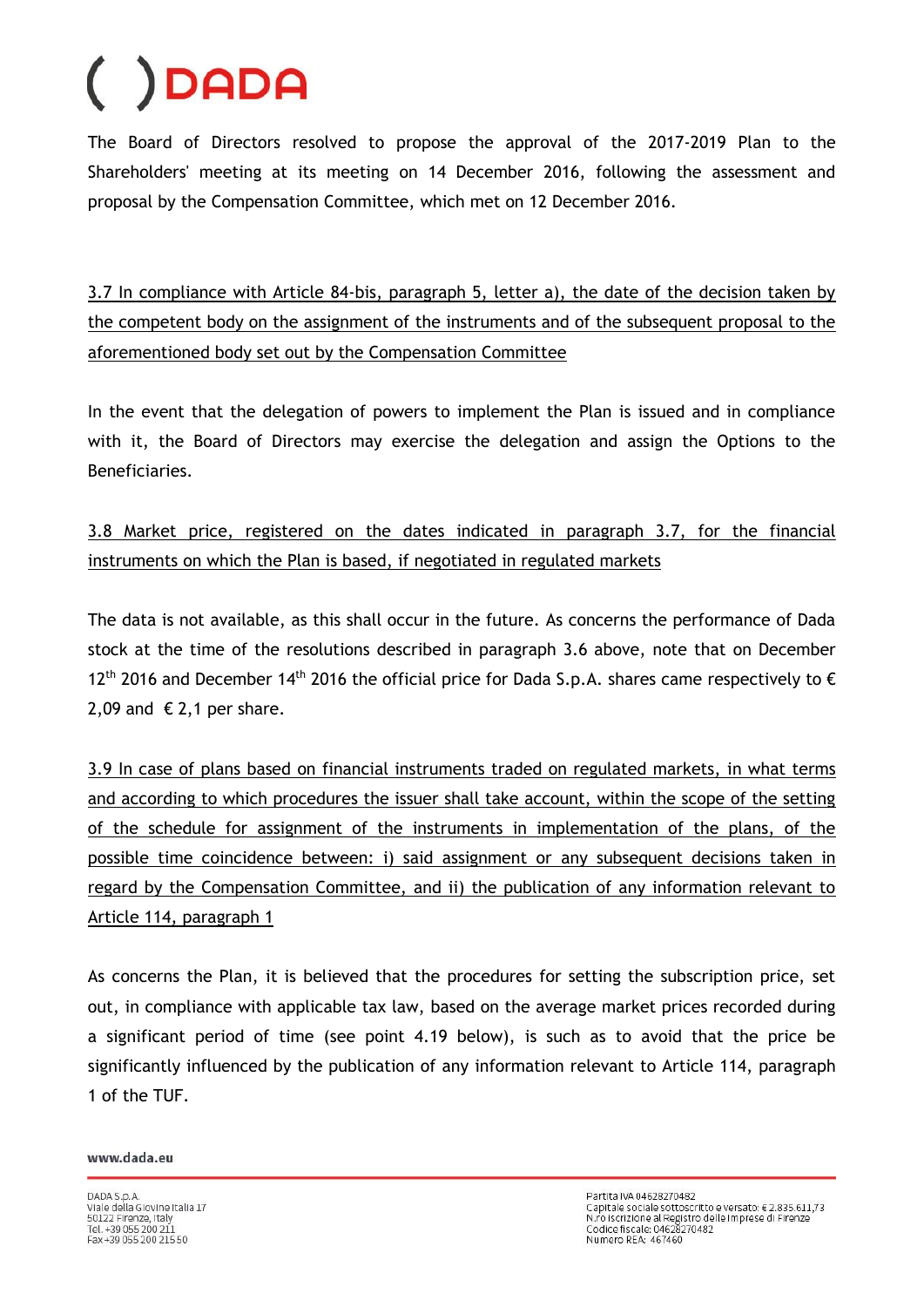### 4. Features of the Assigned Instruments

4.1 Description of the forms in which the compensation plan based on financial instruments is structured

The Plan in question is based on the assignment of option rights that enable subsequent purchase of financial instruments (stock options) with rule regarding their physical delivery.

### 4.2 Details of the Plan's actual implementation period also concerning possible different expected cycles

The 2017-2019 Incentive Plan provides that the Options - once the achievement of the performance objective has been verified as set out in paragraph 2.2 - may be regularly exercised in set exercise periods pursuant to the Regulations, in any event subsequent to the approval of the Shareholders' meeting of the Company's financial statements as at 31 December 2019 and not after the term indicated in paragraph 4.3.

### 4.3 Time limit of the Plan

The time limit of the Plan is set for 19 December 2023. After that date, any Options not yet exercised shall no longer be exercised.

4.4 Maximum number of financial instruments, even as options, assigned in each fiscal year for the persons individually named or the categories specified.

This data is not available in that it has been provided that the Board of Directors proceed with the assignment of the Options after having obtained the delegation of powers for implementation of the Plan.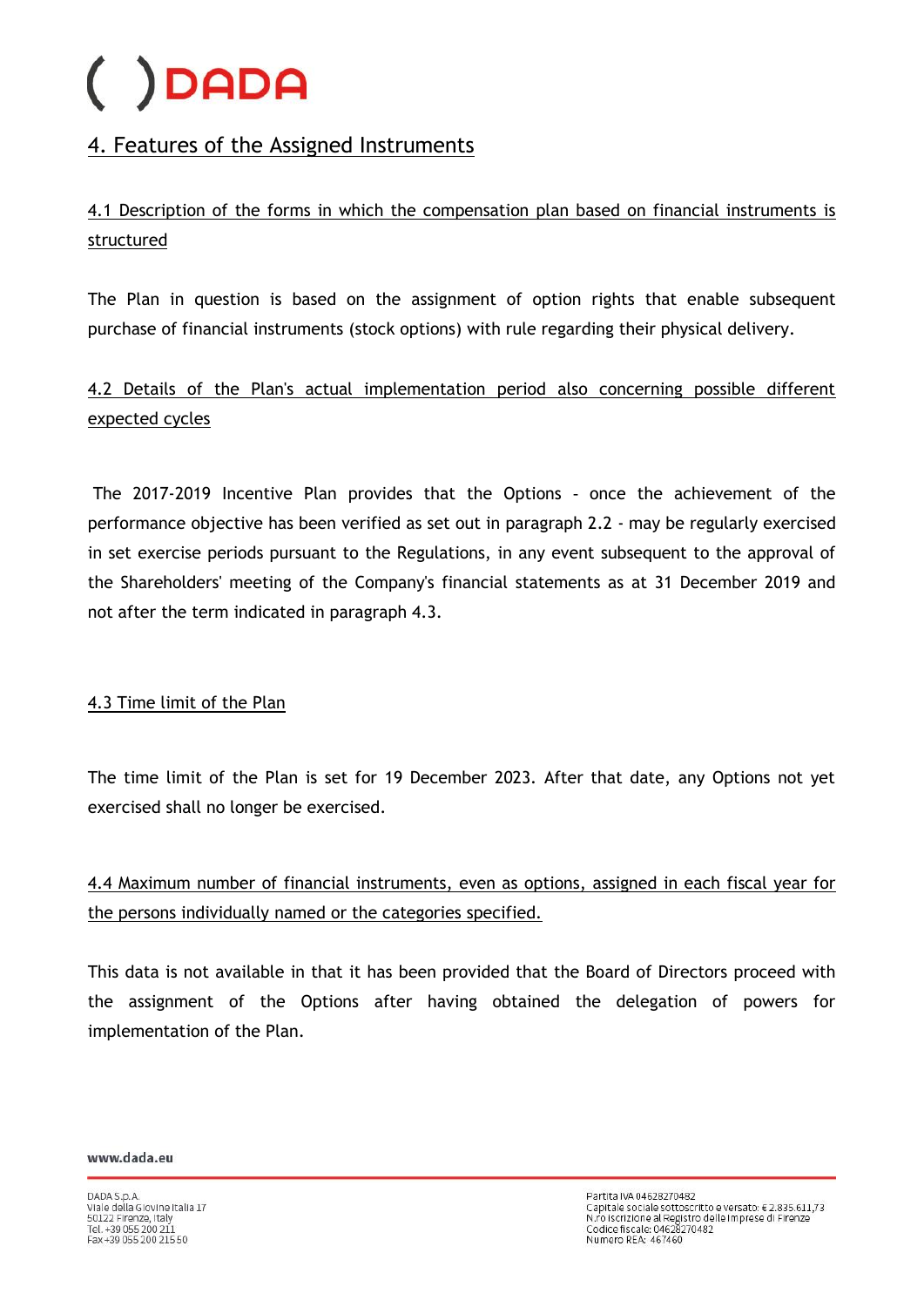4.5 Plan implementation procedures and clauses (with specification if the actual assignment of the instruments depends upon meeting certain conditions or the achievement of specific results including performance and a description of those conditions and results)

See paragraph 2.2. The condition therein provided for may not be applicable, and the Options shall therefore be exercisable regardless of this fact in case of particular events involving the relations between the relevant Company and the Beneficiary, as set out by the Board of Directors in the Plan Regulations.

4.6 Details of any restrictions on the availability of the instruments or the instruments deriving from the exercise of the options, with particular reference to the periods within which the subsequent transfer to the company or to third parties is permitted or prohibited

The options, and all the rights associated with said option rights, are strictly personal, nominative, non-transferable and non-negotiable (without prejudice to their being transferable mortis causa, though within the limits provided for by the Regulations) and hence non leviable and unusable in connection with debts contracted or contracts entered into by any of the employees with the Company and the subsidiaries or third parties.

With regard to the 2017-2019 Incentive Plan, some restrictions will be provided for on the availability of the Shares subscribed after exercise of the Options.

Part of the Shares subscribed by the assignees may not be transferred until the 24th month from the date of subscription, except in cases set out in the Plan Regulations; specifically, some categories of assignees, as determined by the Board upon proposal of the Compensation Committee in order to be consistent with the provisions of the Corporate Governance Code for Listed Companies, shall hold ownership of a number of Shares with a market value, determined in accordance with the official price, equal to 20% of the net earnings (thus taking into account exercise price, tax, contributions and any other costs incurred by the assignee) actually gained by the assignee through the transfer of Shares subscribed and/or purchased in the exercise of the Options, as more specifically stated in the Regulations of the Plan. For the purposes of this Plan, the term "transfer" shall be understood as including any act, or the performance of any act, on a voluntary basis, whether for consideration or not, effected in any manner, and/or any fact, explicitly including contribution, under which the resulting transfer is directly or indirectly executed (including on a temporary and/or trustee basis), or a commitment to the transfer, or the establishment of ownership rights and/or of interests, including security interests on all or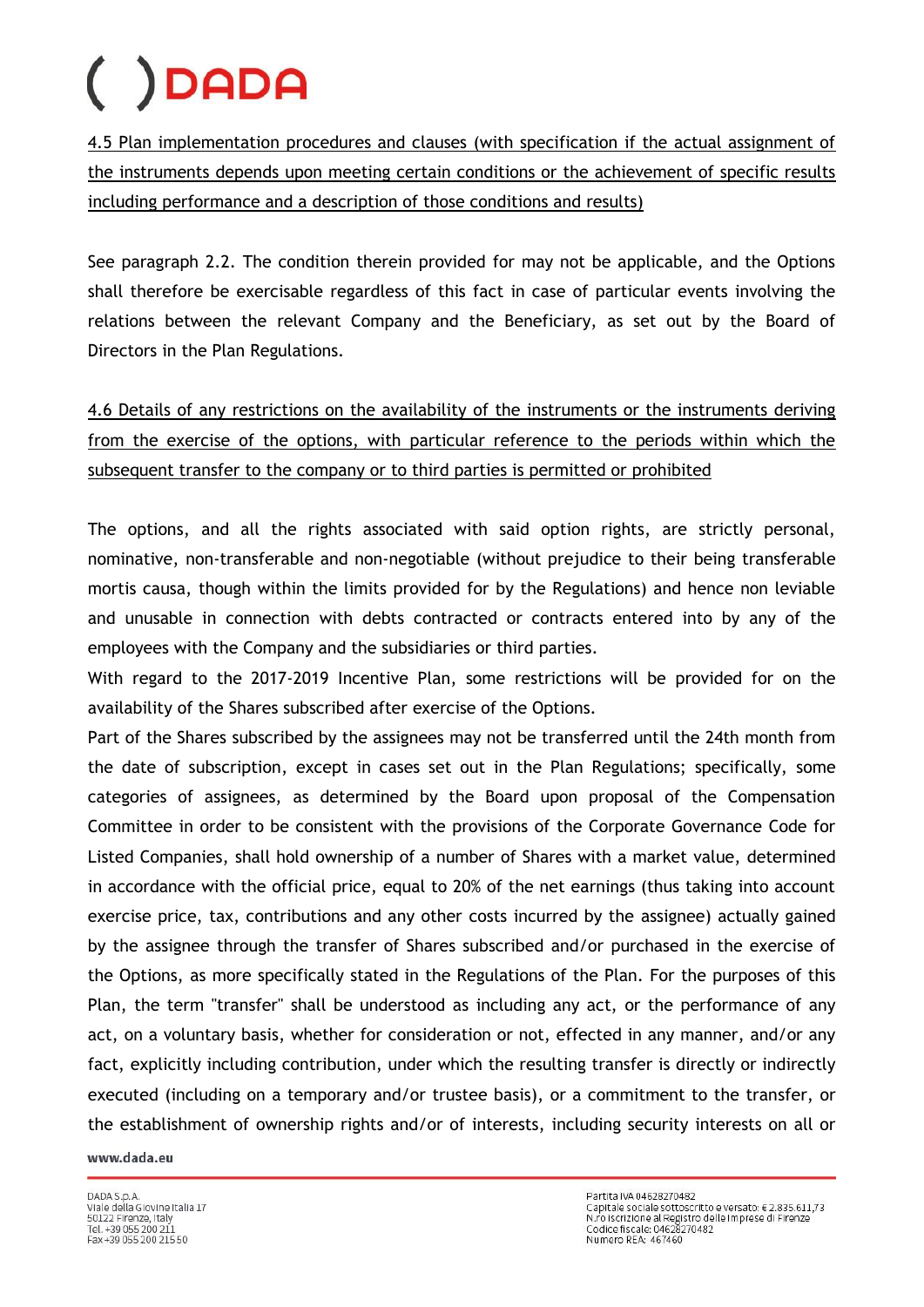part of the Shares. In observance of this lock-up period, Company shares that do not arise from the Plan, though kept for such purpose under the ownership of the assignee, may also apply.

4.7 Description of termination conditions regarding the assignment of plans if the beneficiaries conduct *hedging* transactions that neutralise any restrictions on the sale of the financial instruments granted, including those in the form of options, or the financial instruments resulting from the exercise of those options.

These possibilities are not applicable to the Plan.

### 4.8 Description of the effects of termination of employment

The effects of termination of employment of the Beneficiary from the company, through which that Beneficiary was identified as such, shall be set out in the Plan Regulations, which shall be approved by the Board of Directors after the approval of the Plan and the delegation of powers by the ordinary shareholders' meeting. The Plan Regulations may provide that, among other things, the Board of Directors - with no delegation authority and upon proposal or subject to a favourable opinion of the Company Compensation Committee - shall have the specific or also general authority to determine for one or more Beneficiaries, also considering the particular post or function held, the effects arising from the termination of employment of the Beneficiary involved in a more favourable manner as compared to what has been generally provided for by the Regulations.

### 4.9 Details of other possible causes for cancellation of the Plan

No general causes for cancellation of the Plan are provided for.

4.10 Reasons for the provision of any "redemption" by the company of the financial instruments under the Plan, pursuant to Article 2357 et seq. of the Civil Code.

The possibilities described are not applicable to the Plan.

With the aim to be consistent with the provisions of the Corporate Governance Code for Listed Companies the Regulations of the Plan will contain clawback provisions, under which, if within 5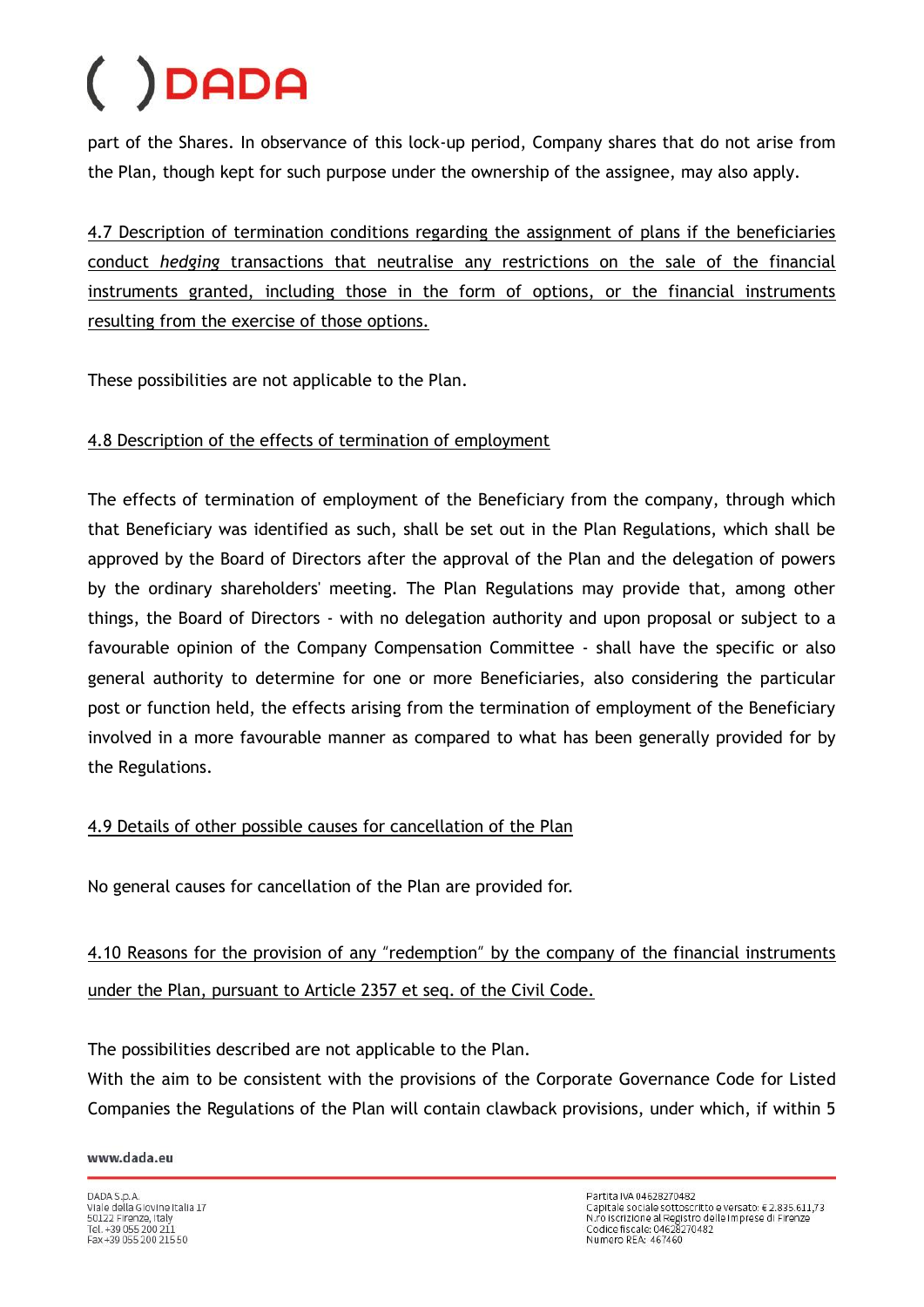years from the vesting date of the Options were finally ascertained that the level of achievement of the performance target that resulted in the vesting of the Options was determined on manifestly erroneous or distorted data, and that the differences between the data adopted and the amended data were likely to have caused, if known in time, the nonvesting of the Options, the Board shall be entitled to request to some categories of assignees, determined in order to be consistent with the Corporate Governance Code for Listed Companies, to return an amount equal to the official price of the Share at the vesting date, minus the exercise price and related expenses, or an amount equal to the earnings that the assignees would not have theoretically gained if the amended data had been known in time.

### 4.11 Loans or facilities due to be granted for the purchase of the shares pursuant to Article 2358, paragraph 3, of the Civil Code

The possibilities described are not applicable to the Plan.

4.12 Details of the valuations of the expected liability for the company as at the assignment date, as determinable on the basis of the terms and conditions already defined, by overall amount and for each instrument of the Plan

The overall liability connected to the Plan shall be calculated based on the "fair value" of the Options as at their respective assignment date. This liability shall be posted, on an accrual basis, over the 2017-2019 period, during which the exercise of the Options will not be possible (the *vesting period*). In addition, aside of the Plan's administrative and management costs, not yet precisely quantified and which are to be considered in any event insignificant, the Company and its subsidiaries to which the 2017-2019 Incentive Plan Beneficiaries belong, within the limits of their responsibility, shall also bear, even though to a limited degree pursuant to current applicable law and however not precisely quantifiable on this Report's publication date, the social security and national insurance withholding arising from the exercise of the Options.

#### 4.13 Details of dilution effects on share capital resulting from the compensation plans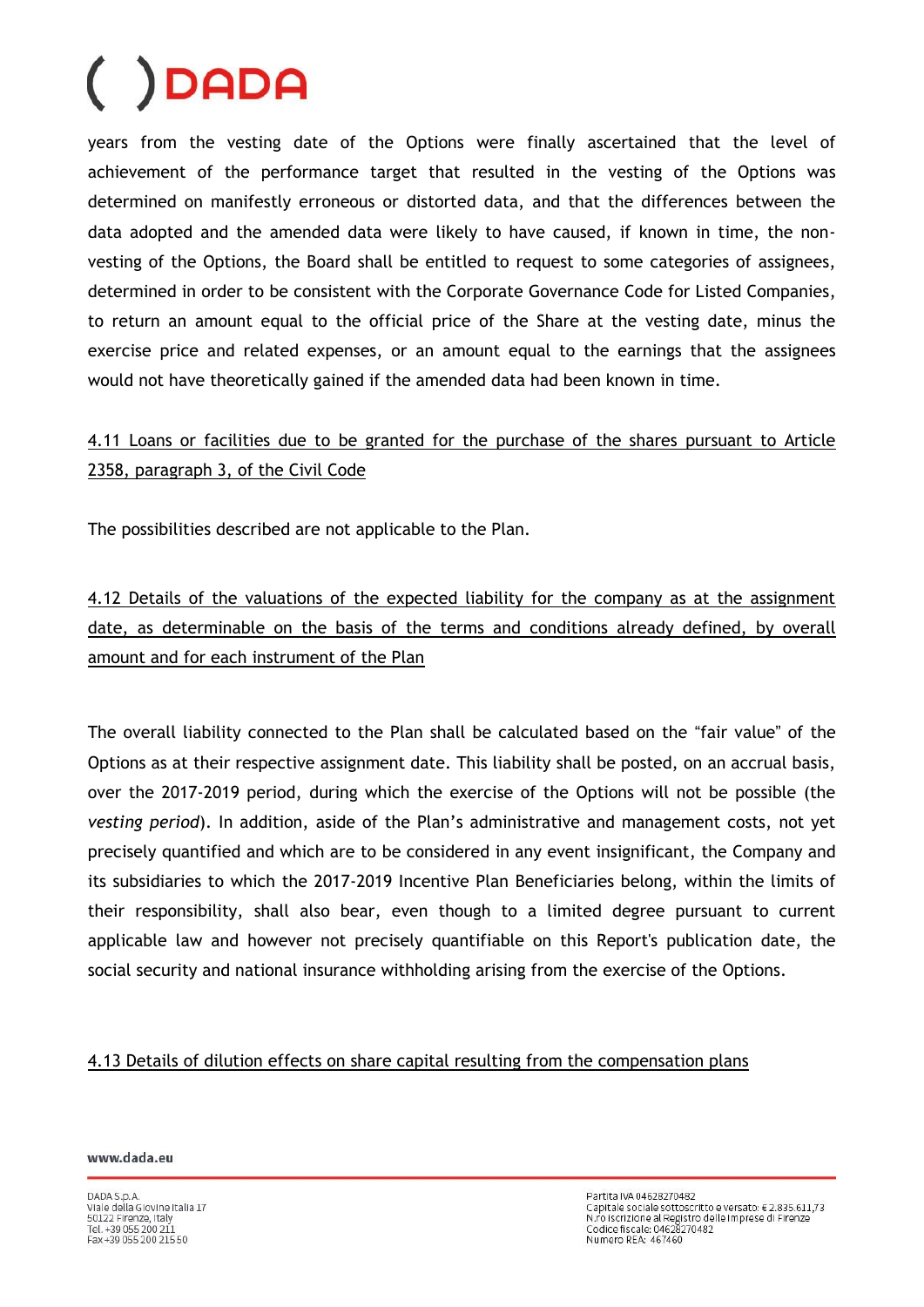The dilution effect of the increase in the share capital servicing the assignment of the Options provided for by the Plan, which the Board of Directors will resolve subsequent to the release of the Delegation of powers pursuant to Article 2443 of the Civil Code as set out in the proposal discussed in the extraordinary session of the Shareholders' meeting, shall cause the Company stock, in the event that all of the Options are exercised, to increase from the Shares existing on the date of this document, equal to 16,680,069 shares, to a maximum of 17.630,069 shares.

4.14 Limits established for the exercise of the voting rights and for the assignment of ownership rights

No limits have been established for the exercise of the voting rights and for the assignment of ownership rights.

### 4.15 Information to be provided in the event that the shares are not traded on regulated markets

The possibilities described are not applicable to the Plan.

### 4.16 Number of financial instruments underlying each Option

Each Option assigns the right to subscribe one Share.

### 4.17 Expiration of the Options

For this paragraph, see paragraph 4.2.

### 4.18 Exercise procedures (American/European), timeframe (e.g. exercise periods) and exercise clauses (e.g. knock-in and knock-out clauses)

For this paragraph, see paragraph 4.2.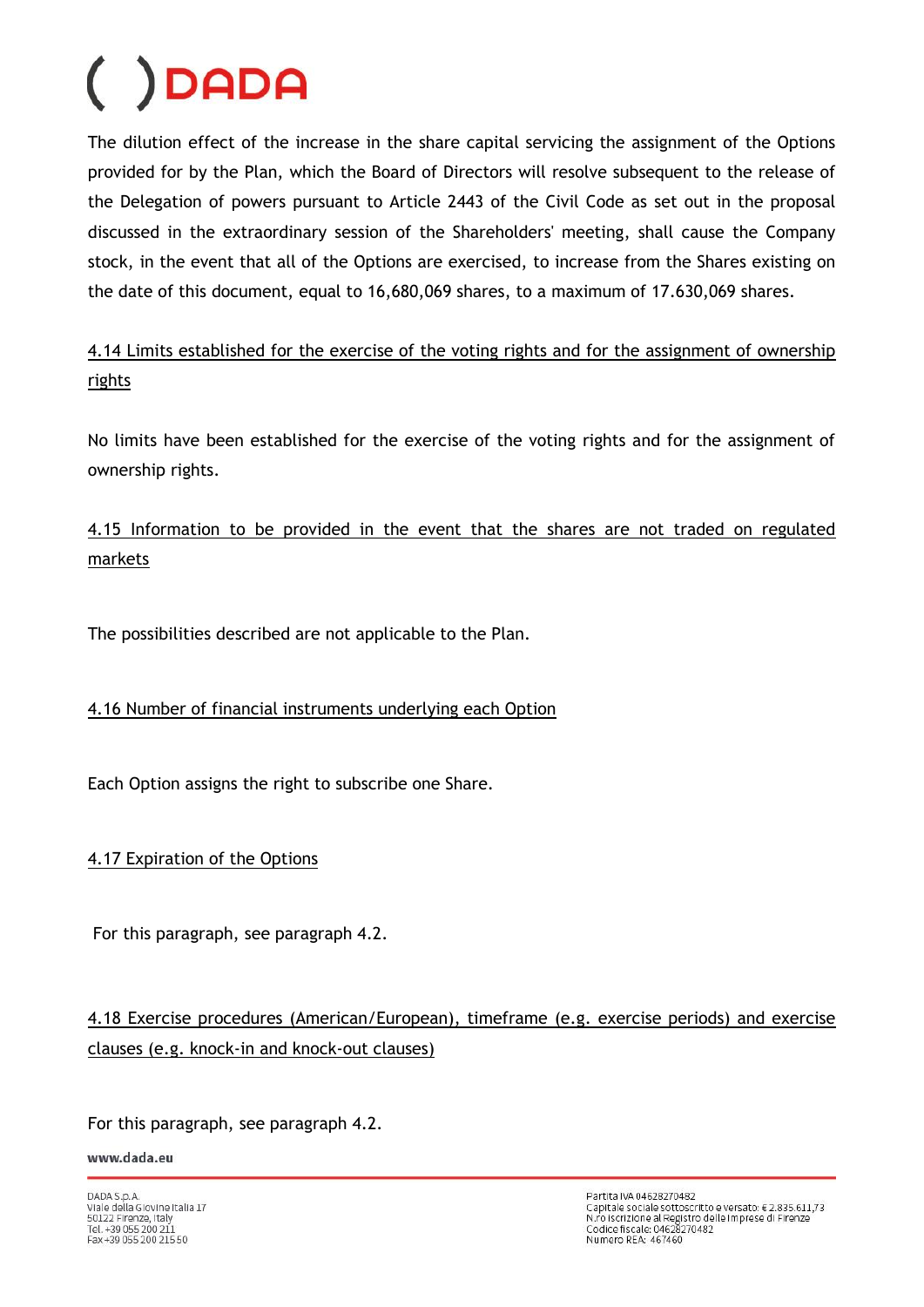Vested Options, with the exception set out in the Plan Regulations, may not be exercised in Black Out periods, namely, in the 30 calendar days prior to the approval by the Board of Directors of the Company of the draft annual financial statements and half-year financial report of the Company, as well as in the 15 calendar days prior to the approval by the Board of Directors of the explanatory report on the results of the first and third quarters of the year.

4.19 The exercise price of the option or the methods and criteria for its determination, particularly with reference to:

a) the formula for the calculation of the exercise price in relation to a particular market price and

b) the methods for the determination of the market price used as a benchmark for the determination of the exercise price

It is provided for that the issue price of the new Shares, arising from the subscription of the option rights, shall be equal to the average official prices of Dada S.p.A. ordinary shares recorded in the period between the Option assignment date and the same day of the previous sixth calendar month, it being understood that during such period, the arithmetical calculation shall take into account only the trading days on the market of DADA ordinary shares; this issue price cannot in any event be less than the par value of the shares already issued. A six-month time frame from the month of the previous plan strips the subscription price of discontinuities and anomalies on the share price, which may materialize in a shorter time frame, taking also into account the change of control of the Company, which led to a Public Tender Offer on the entire share capital, greatly reducing the free float.

The aforementioned exercise price setting criteria for the Options shall be applicable for all the Options. Nevertheless, the Options may be assigned at different times. Therefore, the real exercise price of the Options may be different depending on the different assignment dates.

It is the opinion of the Board of Directors that the reference to the average value expressed by the stock market in the month previous to the assignment date, which is an expression of the value of the company on the basis of the capitalisation of the shares traded on that market, represents a suitable criteria for setting the issue price.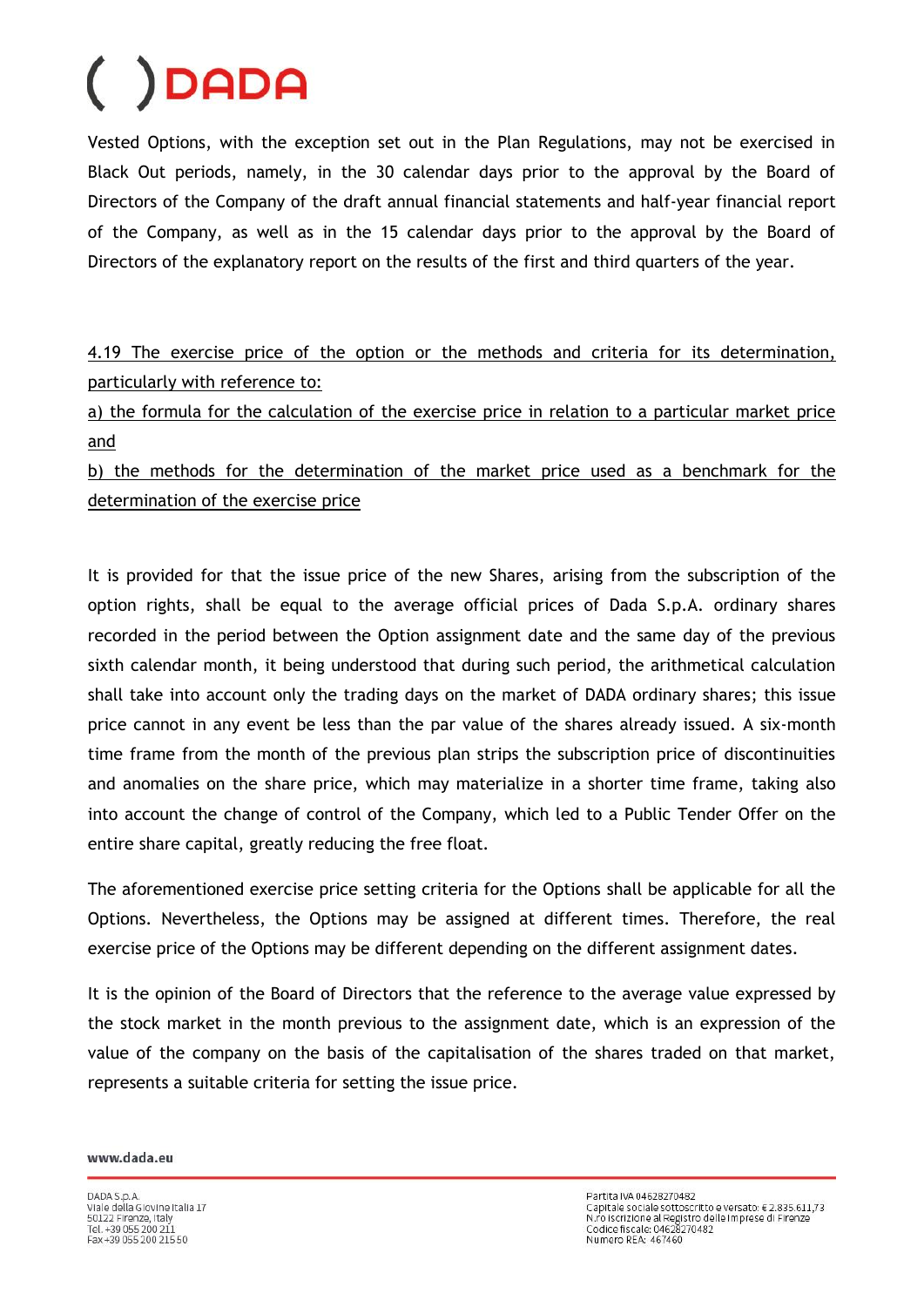4.20 In the event that the exercise price is not equal to the market price determined as indicated in point 4.19.b) (fair market value), justification for this difference.

The possibilities described are not applicable.

4.21 Criteria for providing for different exercise prices for different beneficiaries or different categories of beneficiary.

Different prices for different categories of beneficiary are not provided for.

4.22 If the financial instruments underlying the options are not tradable in regulated markets, indication of the value attributable to the underlying financial instruments or criteria for the determination of their value.

The possibilities described are not applicable.

4.23 Criteria for the adjustments necessary due to extraordinary transactions on share capital and other transactions involving the variation of the number of underlying instruments.

See paragraph 3.2 above.

### 4.24 Table required by the Scheme

In consideration of the nature and the process of the implementation of this Plan, the table required by the Scheme is not available, as certain information, which will be put to the future resolutions of the Board of Directors, on the total or partial exercise of the Plan, is currently lacking; this information shall be provided, pursuant to Article 84 bis, paragraph 5, letter a), of the Issuer Regulations, at the time the Options are assigned during the implementation of the Plan.

For the sake of full information on stock option plans already resolved by the Company, below is a summary table, updated at the date of this report, which provides an overview of the implementation status of existing plans.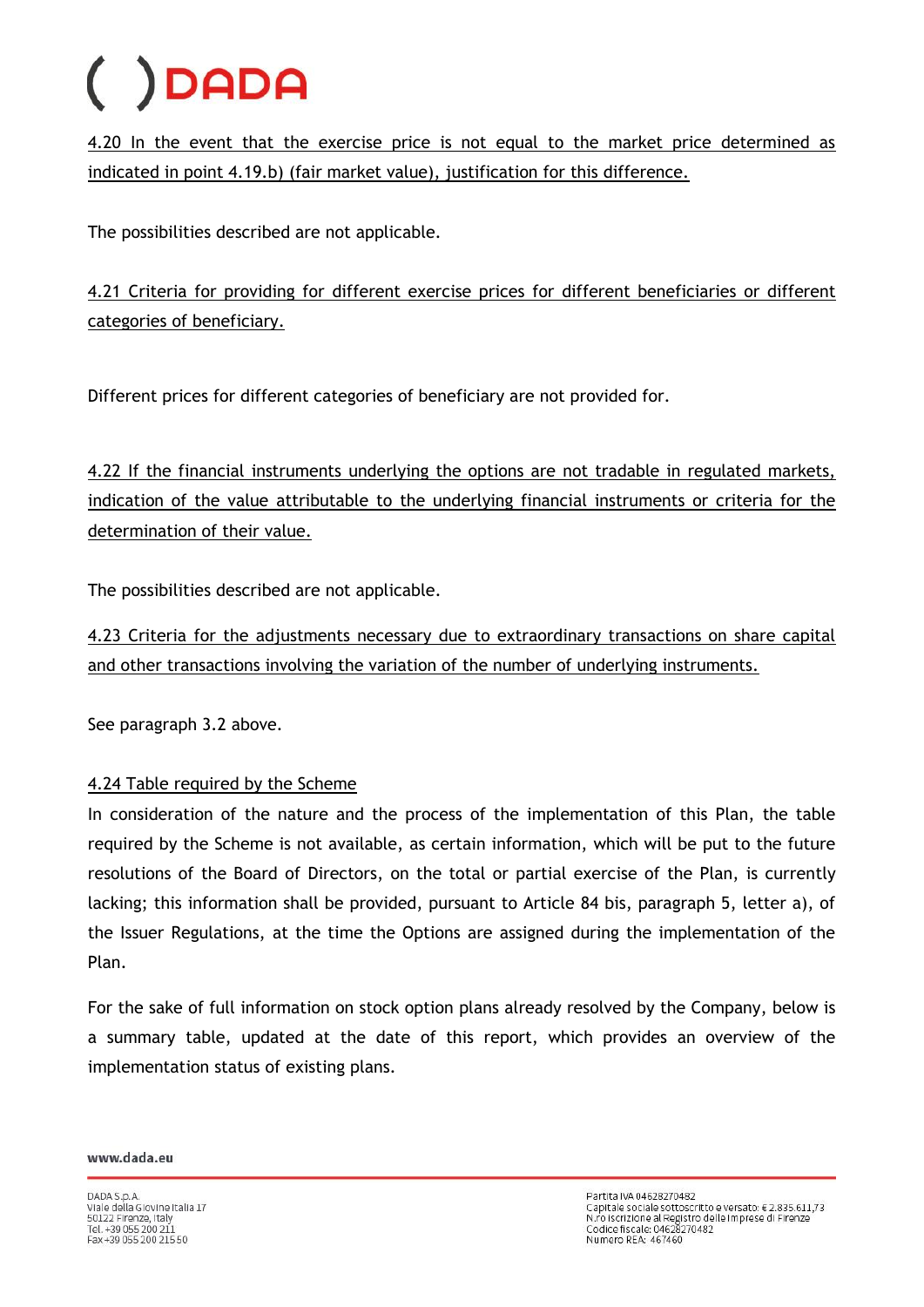#### Stock option

Implementation status of existing plans

| Name and<br>last name                                               | Office                                                              | Date of the<br>resolution of<br>the<br>Shareholder's<br>Meeting | Plan's<br>description                 | <b>Options</b><br>assigned<br>the<br>at<br>of<br>end<br>the<br>previous<br>fiscal<br>year | Assigned<br>Options | Date<br>of<br>assignment                                                    | Price of<br>the<br>Exercise | Market<br>price<br>at<br>the date<br>of<br>assigment                                         | $\overline{of}$<br>Period<br>exercise                                                                                                                             |
|---------------------------------------------------------------------|---------------------------------------------------------------------|-----------------------------------------------------------------|---------------------------------------|-------------------------------------------------------------------------------------------|---------------------|-----------------------------------------------------------------------------|-----------------------------|----------------------------------------------------------------------------------------------|-------------------------------------------------------------------------------------------------------------------------------------------------------------------|
| Claudio<br>Corbetta                                                 | Managing<br>Director<br>and<br>General<br>manager<br>Dada<br>S.p.A. | 28th<br>April<br>2014                                           | Options<br>with<br>liquidation        | 195.000                                                                                   | $\overline{0}$      | Bod<br>4th<br>August<br>2014<br>30 <sup>th</sup><br>Cpr<br>December<br>2014 | € 3,596                     | Bod<br>4th<br>August<br>2014<br>€<br>3,284<br>Cpr 30th<br><b>July 2014</b><br>€ 3,256        | Approval by<br>the<br>Shareholders'<br>meeting of<br>Dada S.p.A.of<br>the balance<br>sheet 31 st<br>December<br>$2016 - 19$<br>December<br>2019                   |
| Lorenzo<br>Lepri                                                    | Director,<br>CFO and<br>General<br>Manager<br>Dada<br>S.p.A.        | 28th<br>April<br>2014                                           | Options<br>with<br>liquidation        | 195.000                                                                                   | $\overline{0}$      | 4th<br><b>Bod</b><br>August<br>2014<br>30th<br>Cpr<br>December<br>2014      | € 3,596                     | <b>Bod</b><br>4th<br>August<br>2014<br>€<br>3,284<br>Cpr 30th<br><b>July 2014</b><br>€ 3,256 | Approval<br>by<br>the<br>Shareholders'<br>of<br>meeting<br>Dada S.p.A.of<br>balance<br>the<br>sheet 31 st<br>December<br>2016<br>$\sim$<br>19<br>December<br>2019 |
| <b>Managers</b><br>and<br>supervisors<br>of<br>the<br>Dada<br>Group | n/a                                                                 | 28th<br>April<br>2014                                           | <b>Options</b><br>with<br>liquidation | 225.000                                                                                   | $\overline{0}$      | Bod<br>4th<br>August<br>2014<br>30th<br>Cpr<br>December<br>2014             | € 3,596                     | Bod<br>4th<br>August<br>2014<br>€<br>3,284<br>Cpr 30th<br><b>July 2014</b><br>€ 3,256        | Approval<br>by<br>the<br>Shareholders'<br>meeting<br>of<br>Dada S.p.A.of<br>the balance<br>sheet 31 st<br>December<br>2016<br>$\omega$<br>19                      |

#### www.dada.eu

Partita IVA 04628270482<br>Capitale sociale sottoscritto e versato: € 2.835.611,73<br>N.ro iscrizione al Registro delle Imprese di Firenze<br>Codice fiscale: 04628270482<br>Numero REA: 467460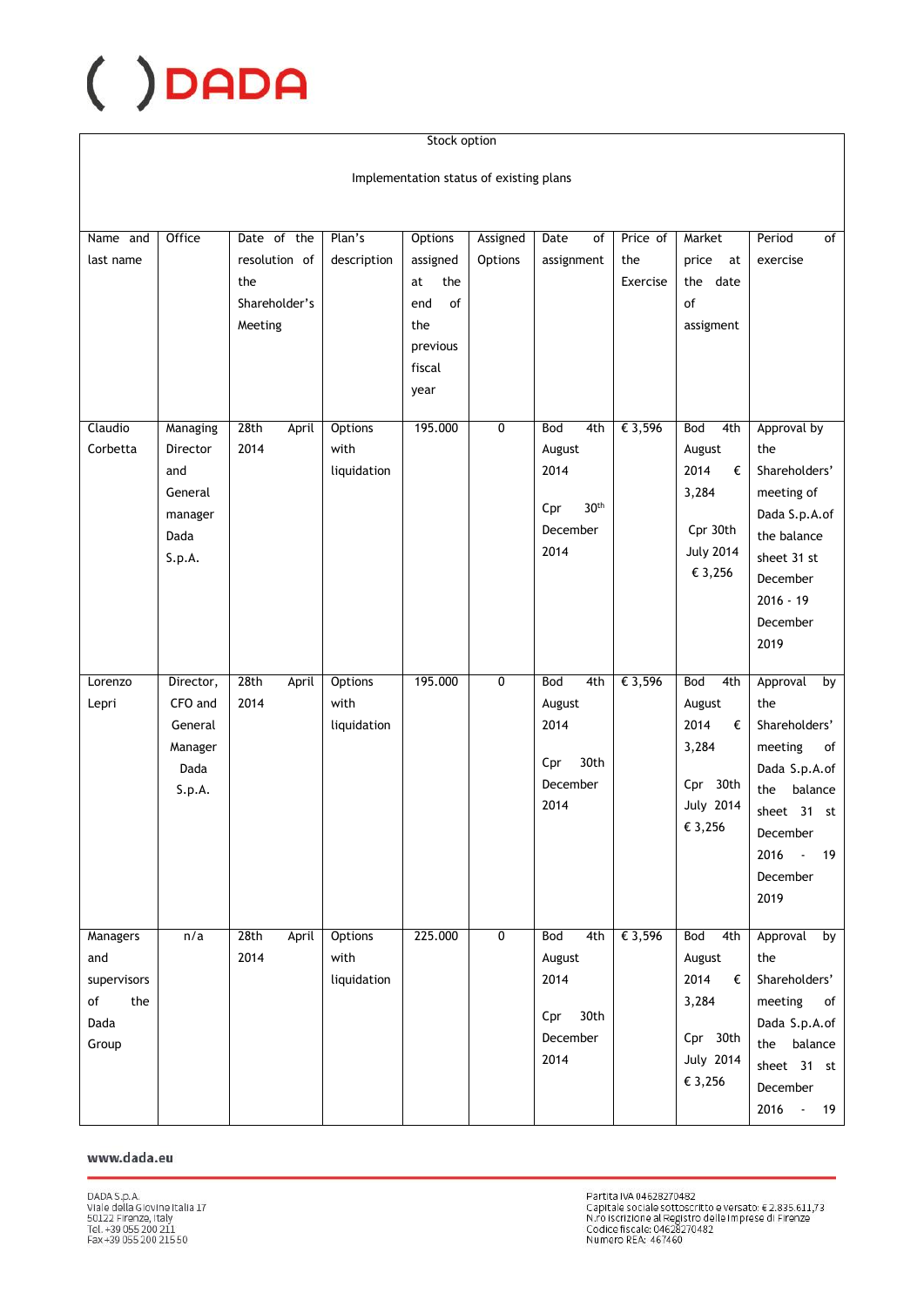|  |  |  |  | December       |
|--|--|--|--|----------------|
|  |  |  |  | 2019<br>ZU I 7 |
|  |  |  |  |                |

In relation to this Plan, below is a summary table, which describes with the word "n/d the lack of the information. These information will be eventually defined by the resolution of the Board of Director in relation to the proxy conferred by the Shareholders' Meeting of next January, 18th 2017.

| Stock option                                                                                                                                             |        |                           |             |                |            |               |              |               |  |  |
|----------------------------------------------------------------------------------------------------------------------------------------------------------|--------|---------------------------|-------------|----------------|------------|---------------|--------------|---------------|--|--|
| Proposal to the Shareholder's Meeting of the January, 18th 2017 of new assignment of Options on the bases of the resolution of the<br>BOD of Dada S.p.A. |        |                           |             |                |            |               |              |               |  |  |
| and<br>Name                                                                                                                                              | Office | Date of the               | Plan's      | Options        | of<br>Date | Price<br>of   | Market price | Exercise      |  |  |
| last name                                                                                                                                                |        | resolution of             | description | number         | Assignment | exercise      | at the date  | period        |  |  |
|                                                                                                                                                          |        | the                       |             |                |            |               | of assigment |               |  |  |
|                                                                                                                                                          |        | Shareholder's             |             |                |            |               |              |               |  |  |
|                                                                                                                                                          |        | Meeting                   |             |                |            |               |              |               |  |  |
|                                                                                                                                                          |        |                           |             |                |            |               |              |               |  |  |
| Please<br>see                                                                                                                                            | n/d    | January, 18 <sup>th</sup> | Options     | Max            | n/d        | Please<br>see | n/d          | Please<br>see |  |  |
| the<br>par.                                                                                                                                              |        | 2017                      | with        | 950.000        |            | the<br>par.   |              | the<br>par.   |  |  |
| 1.1<br>here                                                                                                                                              |        |                           | liquidation | <b>Options</b> |            | 4.19<br>here  |              | 4.2<br>here   |  |  |
| above                                                                                                                                                    |        |                           |             |                |            | above         |              | above         |  |  |
|                                                                                                                                                          |        |                           |             |                |            |               |              |               |  |  |

\* \* \* \* \*

Now therefore, we hereby submit this resolution proposal for your approval:

The Dada S.p.A., Shareholders' meeting having examined the Board of Directors' Report hereby,

#### resolves

1. to approve the 2017-2019 Incentive Plan intended for employees and in particular for executives and/or managers and/or employees of the Dada S.p.A. Company and/or its subsidiaries, pursuant to Article 2359 of the Civil Code, as set out in the Board of Directors' Report,

2. confer to the Board Of Directors all the powers required for the full and complete implementation of the 2017-2019 Incentive Plan, to be undertaken in compliance with what is